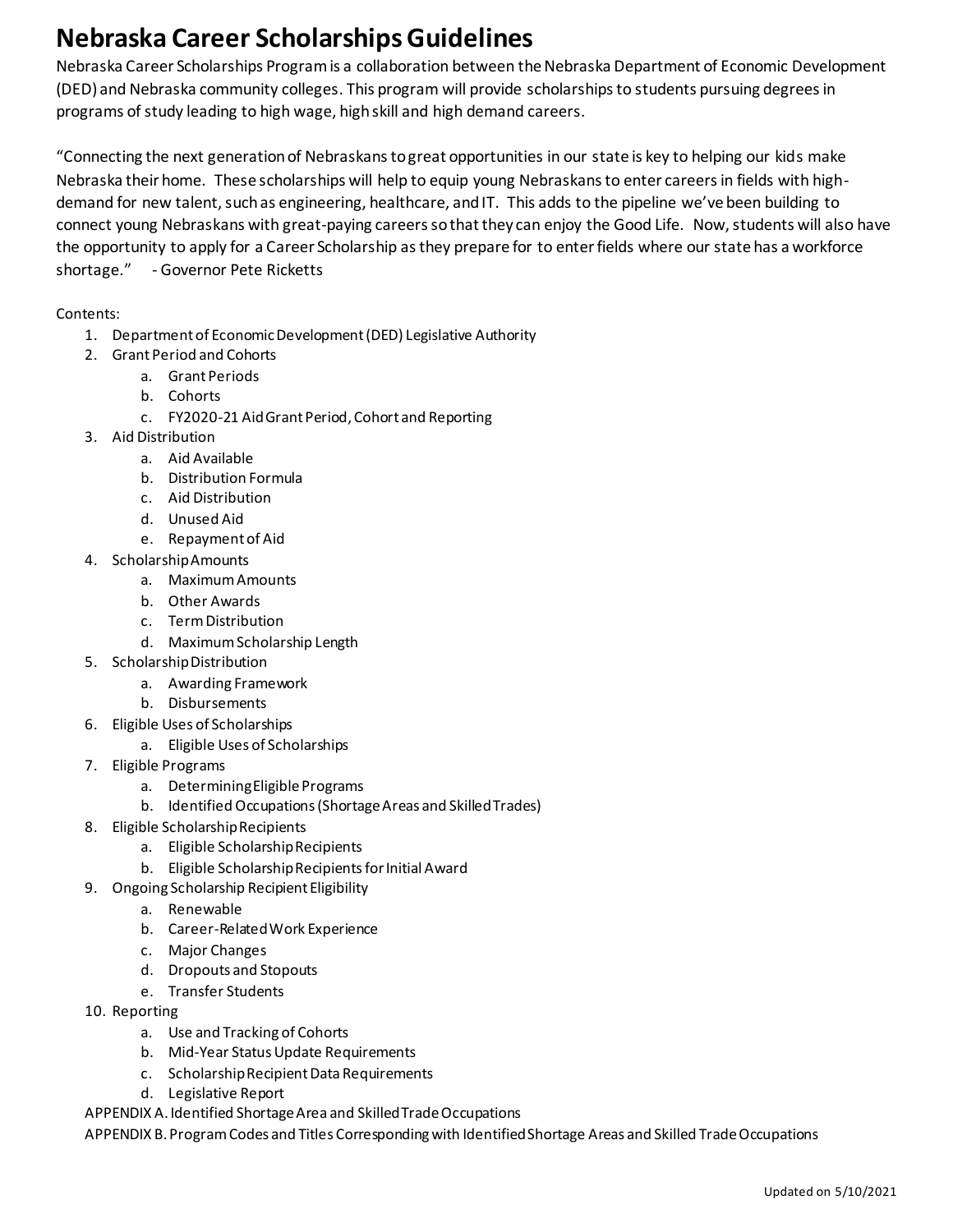- 1. Department of Economic Development (DED) Legislative Authority
	- a. As described in [Legislative Bill 1008 \(2020\)](https://nebraskalegislature.gov/FloorDocs/106/PDF/Final/LB1008.pdf) an[d Legislative Bill 380](https://nebraskalegislature.gov/FloorDocs/106/PDF/Final/LB1008.pdf) (2021), DED is directed to:
		- i. Allocate the General Funds among Nebraska community colleges
		- ii. Determine which programs of study are within identified shortage areas or skilled trades that meet the workforce needs of the State of Nebraska
		- iii. Report information to the Clerk of the Legislature and the Governor each year
	- b. The Nebraska community colleges are directed to:
		- i. Determine eligibility of scholarship recipients
		- ii. Receive and process applications for awards to individual scholarship recipients
		- iii. Disperse awards directly to eligible scholarship recipients during the fiscal year
		- iv. Collect information on each scholarship recipient and report to DED
- 2. Eligible Institutions
	- a. Nebraska community colleges are eligible for Career Scholarships aid under these guidelines. Specifically, Central Community College, Little Priest Tribal College, Metropolitan Community College, Mid-Plains Community College, Nebraska Indian Community College, Northeast Community College, Southeast Community College and Western Nebraska Community College are eligible institutions.
- 3. Aid Distribution
	- a. Aid Available Appropriation for this program in FY2020-21 is \$1,000,000; appropriation in FY2021-22 is \$2,000,000.
	- b. Distribution Formula

DED will disburse aid to Central Community College, Little Priest Tribal College, Metropolitan Community College, Mid-Plains Community College, Northeast Community College, Southeast Community College and Western Nebraska Community College as follows. Nebraska Indian Community College elected not to participate in the aid available in 2020 or 2021.

In FY2020-21, \$10,000 will be disbursed to the participating Tribal College and \$25,000 will be disbursed to the remaining community colleges. This portion totals \$160,000 of the \$1,000,000 available in aid. The remaining \$840,000 in available aid will be divided based on each community college area's proportionate share of three-year average reimbursable education units (REU), according to the Coordinating Commission for Postsecondary Education.

|                                | Three-year<br>Average<br>REU* | %<br>Distribution | Aid Awarded<br>Based on REUs<br>(Rounded) | Aid<br>Awarded<br>Equally | <b>Total Aid</b><br>Awarded<br>Based on REUs<br>and Equally |
|--------------------------------|-------------------------------|-------------------|-------------------------------------------|---------------------------|-------------------------------------------------------------|
| Central Community College Area | 4,864.11                      | 14.08%            | \$118,300.00                              | \$25,000.00               | \$143,300.00                                                |
| Little Priest Tribal College   | 48.97                         | 0.14%             | \$1,200.00                                | \$10,000.00               | \$11,200.00                                                 |

#### FY2020-21 Aid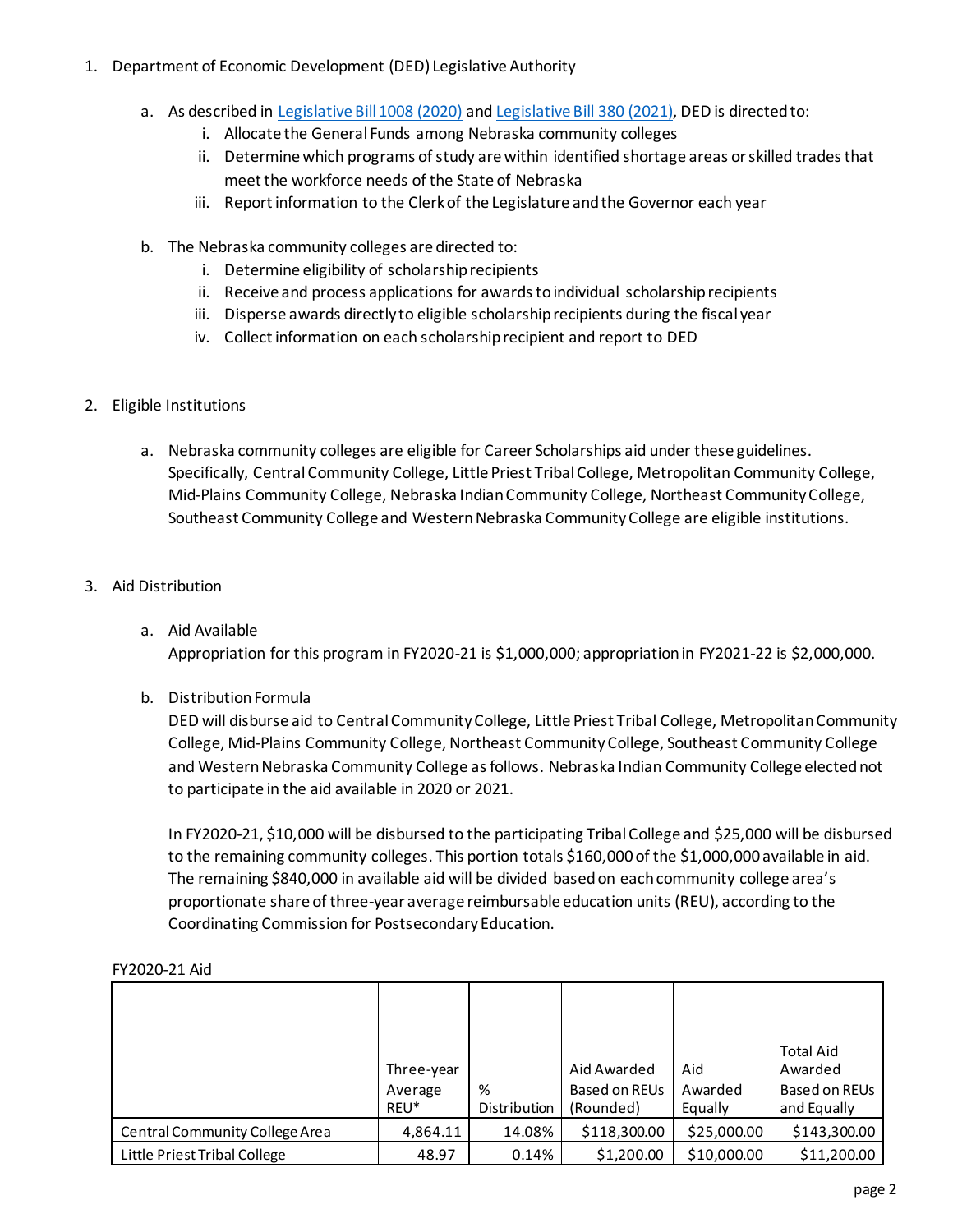| Metropolitan Community College Area | 12,627.09 | 36.56% | \$307,100.00 | \$25,000.00  | \$332,100.00   |
|-------------------------------------|-----------|--------|--------------|--------------|----------------|
| Mid Plains Community College Area   | 1,775.34  | 5.14%  | \$43,200.00  | \$25,000.00  | \$68,200.00    |
| Northeast Community College Area    | 4,004.05  | 11.59% | \$97,400.00  | \$25,000.00  | \$122,400.00   |
| Southeast Community College Area    | 9.310.97  | 26.96% | \$226,500.00 | \$25,000.00  | \$251,500.00   |
| Western Community College Area      | 1,906.07  | 5.52%  | \$46,400.00  | \$25,000.00  | \$71,400.00    |
| Total                               | 34,536.60 | 100%   | \$840,000.00 | \$160,000.00 | \$1,000,000.00 |

\*Reimbursable education units (REU) are certified and reported by the Coordinating Commission for Postsecondary Education for FY20, FY19 and FY18. A share of three-year average REU is not available for tribally controlled colleges. This distribution is based on the certified and reported FY20 REU share.

> In FY2021-22, \$20,000 will be disbursed to the participating Tribal College and \$50,000 will be disbursed to the remaining community colleges. This portion totals \$320,000 of the \$2,000,000 available in aid. The remaining \$1,680,000 in available aid will be divided based on each community college area's proportionate share of three-year average reimbursable education units (REU), according to the Coordinating Commission for Postsecondary Education.

FY2021-22 Aid

|                                     | Three-year<br>Average<br>REU* | %<br><b>Distribution</b> | Aid Awarded<br><b>Based on REUs</b><br>(Rounded) | Aid<br>Awarded<br>Equally | <b>Total Aid</b><br>Awarded<br>Based on REUs<br>and Equally |
|-------------------------------------|-------------------------------|--------------------------|--------------------------------------------------|---------------------------|-------------------------------------------------------------|
| Central Community College Area      | 4,864.11                      | 14.08%                   | \$236,600.00                                     | \$50,000.00               | \$286,600.00                                                |
| Little Priest Tribal College        | 48.97                         | 0.14%                    | \$2,400.00                                       | \$20,000.00               | \$22,400.00                                                 |
| Metropolitan Community College Area | 12,627.09                     | 36.56%                   | \$614,200.00                                     | \$50,000.00               | \$664,200.00                                                |
| Mid Plains Community College Area   | 1,775.34                      | 5.14%                    | \$86,400.00                                      | \$50,000.00               | \$136,400.00                                                |
| Northeast Community College Area    | 4,004.05                      | 11.59%                   | \$194,800.00                                     | \$50,000.00               | \$244,800.00                                                |
| Southeast Community College Area    | 9,310.97                      | 26.96%                   | \$452,900.00                                     | \$50,000.00               | \$502,900.00                                                |
| Western Community College Area      | 1,906.07                      | 5.52%                    | \$92,700.00                                      | \$50,000.00               | \$142,700.00                                                |
| Total                               | 34,536.60                     | 100%                     | \$1,680,000.00                                   | \$320,000.00              | \$2,000,000.00                                              |

\*Reimbursable education units (REU) are certified and reported by the Coordinating Commission for Postsecondary Education for FY20, FY19 and FY18. A share of three-year average REU is not available for tribally controlled colleges. This distribution is based on the certified and reported FY20 REU share.

> Future aid amounts may differ year to year. The department may take additional factors into consideration when determining distributions. This may include utilization of aid; retention rates; on time completion rates; and career-related experience (e.g. internship, apprenticeship, clinical position, or major-related field of employment) participation rates.

c. Aid Distribution

Aid distribution will typically occur within the first week of August and first week of January. This may be adjusted as deemed necessary by DED and will be communicated in advance to the aid recipients.

d. Unused Aid

Effort should be made to award each fiscal year's aid as scholarships by June 30 each year. If the distributed aid is not awarded as scholarships to eligible scholarship recipients by June 30, a portion of the aid may be retained and awarded as scholarships in the following fiscal year, as approved by DED. A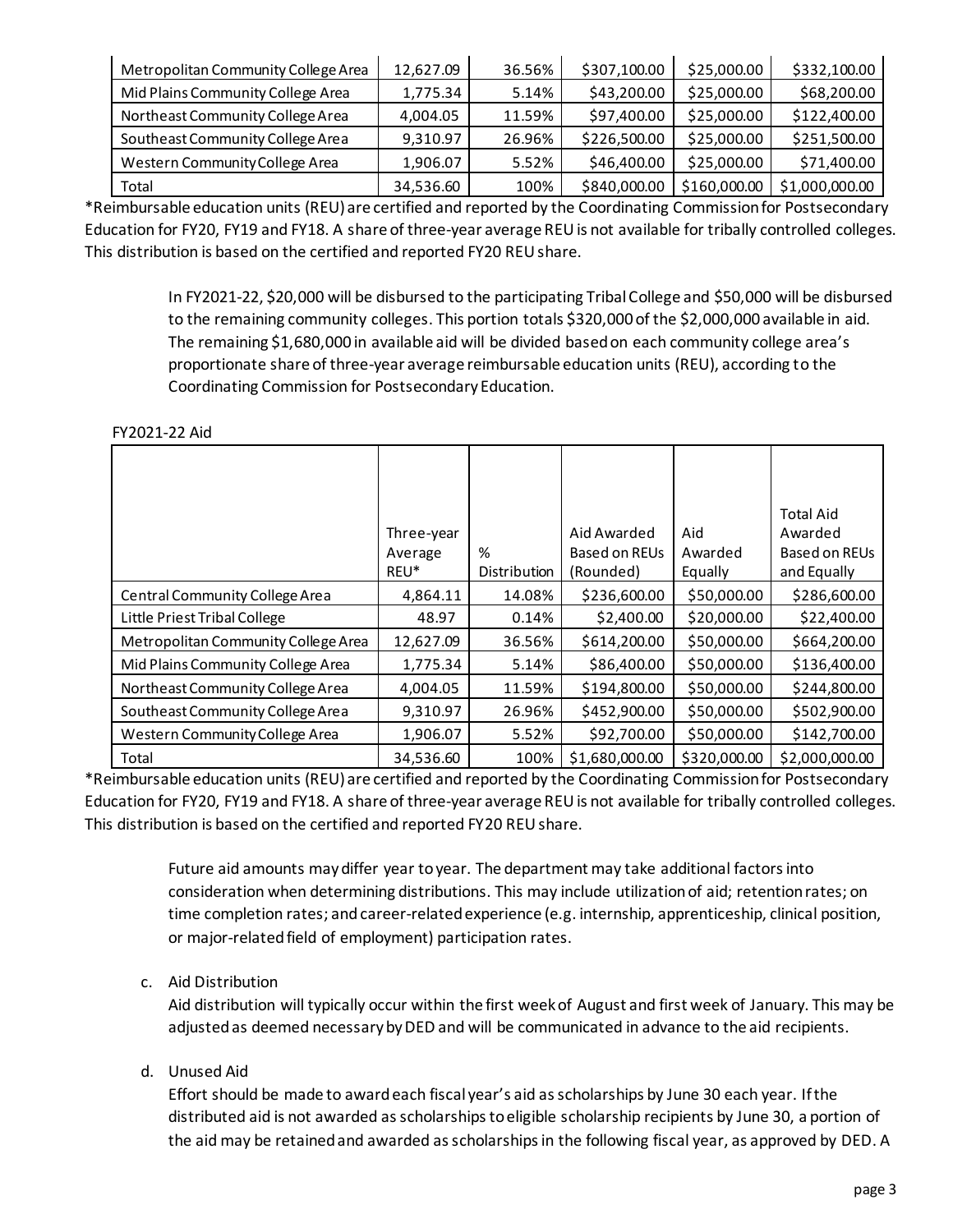request must be made by the college to DED for such approval. Any such award of retained aid will be subject to funds availability and spending authority.

## e. Repayment of Aid

If the colleges or scholarship recipients are not compliant with the requirements described in these guidelines, the college may be subject, as requested by DED, to return a portion of the distributed scholarships as a penalty. As deemed appropriate by the college, the college may require an individual student who does not comply with the scholarship requirements to return a portion of their scholarship to the college.

#### 4. Grant Periods and Cohorts

#### a. Grant Periods

The grant periods for appropriated aid includes academic terms (i.e. semesters or quarters) that begin between August  $1^{st}$  and July 31st of the following year.

#### b. Cohorts

Students who enrolled for the first time during the grant period will be grouped together as a cohort and each cohort will be numbered sequentially. Colleges will need to be able to distinguish between the cohort's scholarship recipients (students who received a first scholarship during the grant period) and non-scholarship recipients. Colleges will also need to be able to distinguish between the cohort's firsttime students and transfer students (even for non-scholarship recipients). Additionally, colleges will need to be able to distinguish the term within the grant period in which the student first enrolled.

Reporting for each grant period will include information on the current cohort of scholarship recipients and non-scholarship recipients as well as information on every prior cohort of scholarship recipients and non-scholarship recipients.

- c. FY2020-21 Aid Grant Period, Cohort and Reporting:
	- i. Grant Period = academic terms beginning between August 1, 2020 and July 31, 2021 (although scholarships may not be awarded prior to January 1, 2021)
	- ii. Cohort 1 = students who enrolled for the first time in terms beginning between August 1, 2020 and July 31, 2021
	- iii. Cohort 1 Scholarship Recipients = students who received a first scholarship for a term beginning between August 1, 2020 and July 31, 2021.
	- iv. Mid-Year Status Update = not required in 2021, though future reports will be due on March 1 each year.
	- v. Student Scholarship Recipient & Legislative Report = due November 1, 2021
- 5. Scholarship Amounts
	- a. Maximum Amounts

A scholarship award shall not exceed \$5,000 per year. Financial need, as determined by FAFSA, may be considered.

# b. Other Awards

This scholarship can be combined with other awards.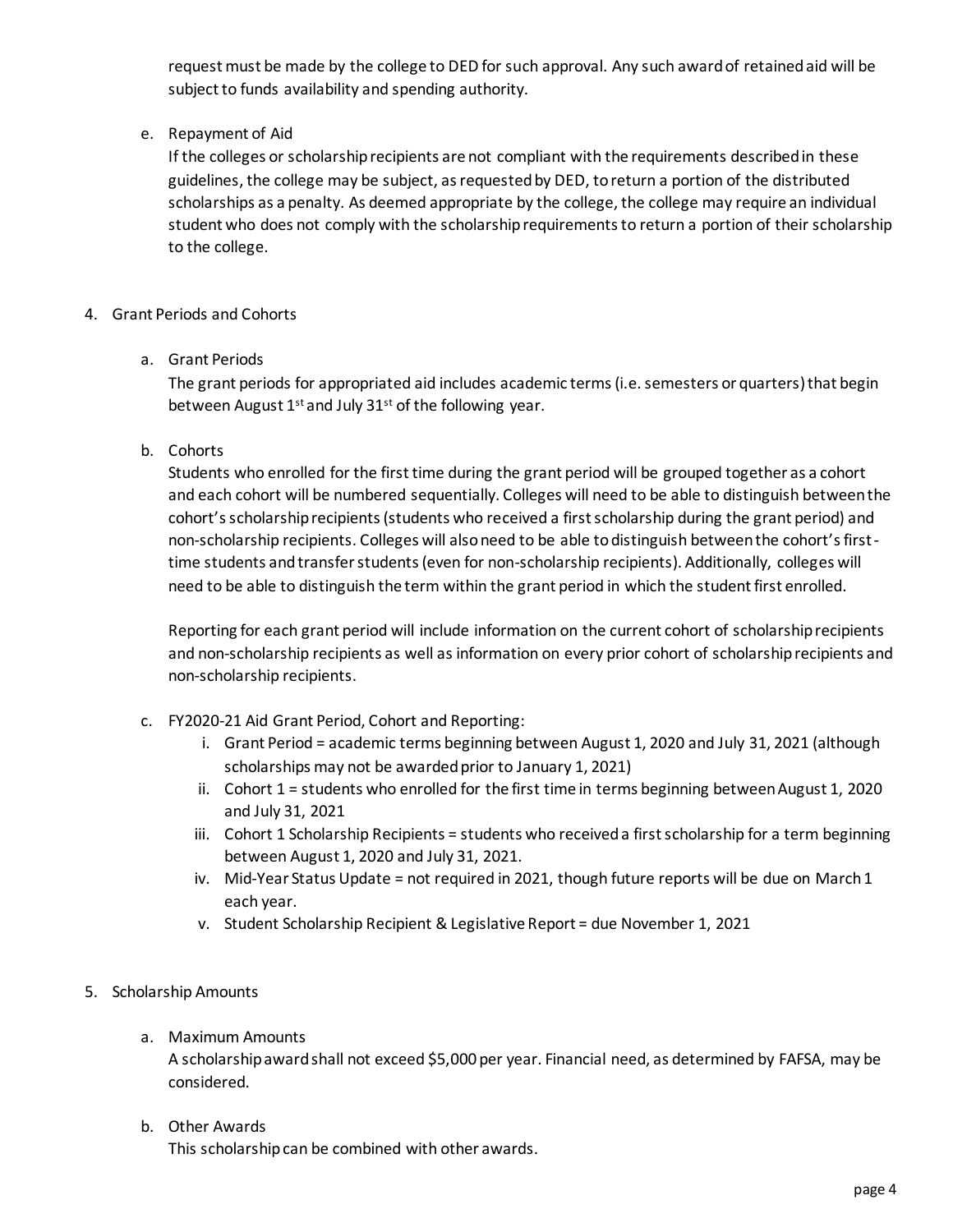c. Term Distribution

Colleges should try to distribute scholarships in near-equal amounts between terms. Scholarships for non-credit programs that take place across multiple terms may be paid all up front.

- d. Maximum Scholarship Length Participation in the program is capped at a maximum of three (3) years.
- 6. Scholarship Distribution
	- a. Awarding Framework Each college will use existing scholarship awarding structures as a framework for awarding scholarships.
	- b. Disbursements

Disbursements of scholarship funds will be made by the college via awards directly to eligible scholarship recipients' accounts during the fiscal year.

- 7. Eligible Uses of Scholarships
	- a. Eligible Uses of Scholarships
		- Tuition
		- Fees
		- Required tools and equipment (including books)
		- Room
		- Board
- 8. Eligible Programs of Study
	- a. Determining Eligible Programs

Career Scholarships are awarded to eligible scholarship recipients enrolled in a program of study in identified shortage areas or skilled trades that meet the workforce needs of the State of Nebraska. The program of study must provide a recognizable credential and regularly lead to a job within the identified occupations.

b. Identified Occupations (Shortage Areas and Skilled Trades)

Identified occupations include those determined to be a shortage area or in-demand skilled trade related to the shortage areas. Shortage areas are defined within the Labor Availability Studies and Skills Gap Reports produced by the University of Nebraska-Lincoln Bureau of Business Research and the Nebraska Department of Labor. The reports identify misalignment between the area labor supply and demand and the future impact of those misalignments (or skills gaps) by using the number of recent graduates and occupational forecasts. Essentially, the reports identify jobs (occupations) for which there is more demand from employers than available workers. Related in-demand skilled trades were also identified and included in the list of occupations.

Identified occupations fall within the following categories:

i. Business, Financial & Administrative Operations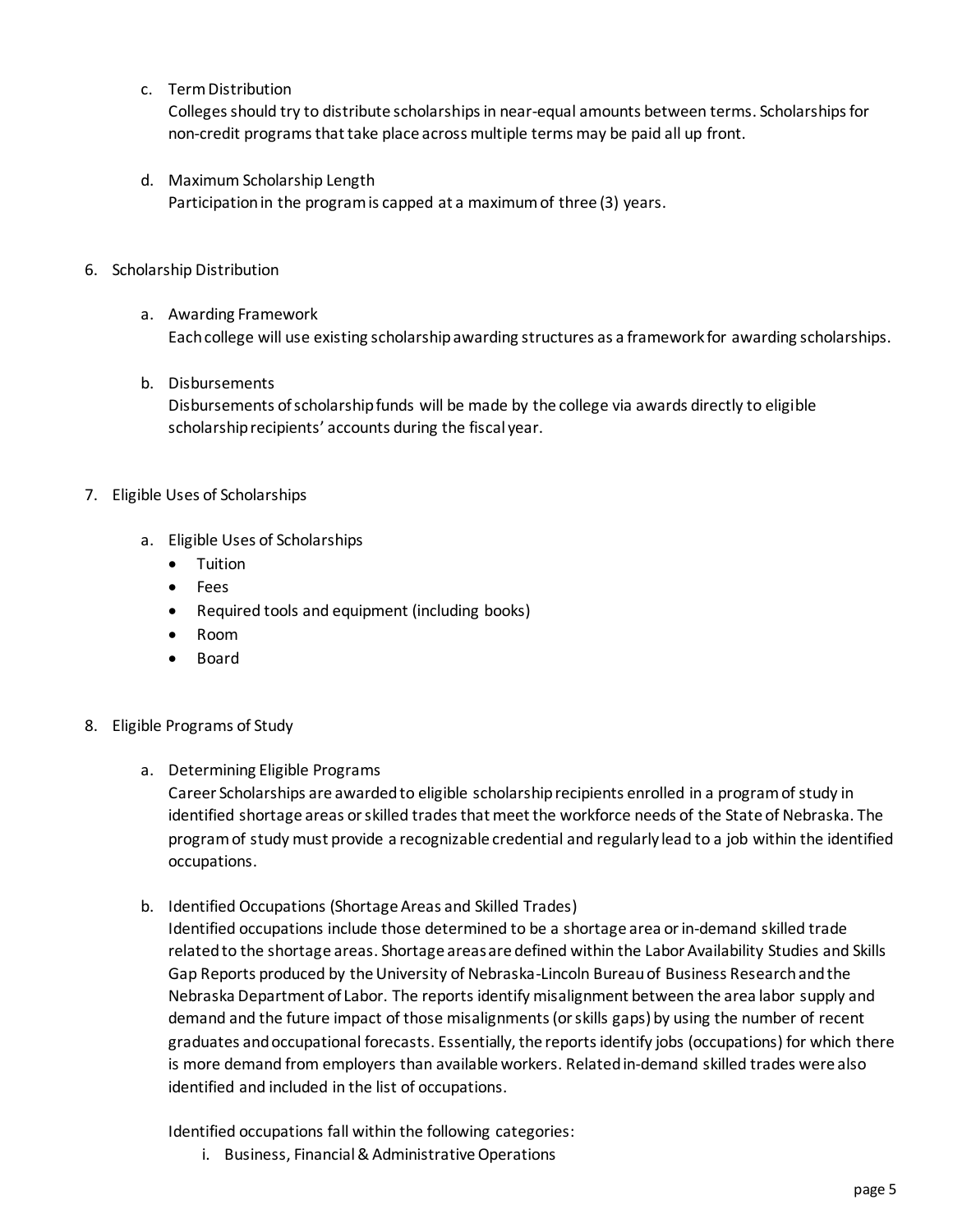- ii. Computer & Technology Assistance
- iii. Architecture & Engineering
- iv. Healthcare Practitioners & Technical
- v. Farming, Fishing, & Forestry
- vi. Construction & Extraction
- vii. Installation, Maintenance, & Repair
- viii. Production
- ix. Transportation & Material Moving

Please refer to Appendix A for a list of the specific occupations within these categories, including 94 identified occupations. Please refer to Appendix B for a list of 303 programs titles that correspond to the identified occupations.

More information on the 2018 Standard Occupation Classification (SOC) occupations can be found on the Bureau of Labor Statistics website a[t https://www.bls.gov/soc/2018/major\\_groups.htm](https://www.bls.gov/soc/2018/major_groups.htm). More information on the 2020 Classification of Instructional Programs (CIP) and the crosswalk from 2018 SOC to 2020 CIP can be found on the National Center for Education Statistics website at [https://nces.ed.gov/ipeds/cipcode/default.aspx?y=56.](https://nces.ed.gov/ipeds/cipcode/default.aspx?y=56)

- 9. Eligible Scholarship Recipients
	- a. Eligible Scholarship Recipients

Scholarship recipients must live in Nebraska while receiving a scholarship (but may be recruited from outside of Nebraska). Scholarship recipients are awarded Career Scholarships based on their enrollment in an eligible program of study. Scholarship recipients may select another major and retain the scholarship award as long as the new program of study is an eligible programof study as defined in these guidelines. Scholarships cannot be awarded to students prior to January 1, 2021.

b. Eligible Scholarship Recipients for Initial Award

To be eligible, the scholarship recipient must be a first-time student enrolling in the community college or a transfer student.

i. First-Time Student

First-time students are defined as individuals who are enrolling in a for-credit program of study or a non-credit workforce training program who have not been previously enrolled in a postsecondary institution in the past three years and have not previously earned a post-secondary credential.

ii. Transfer Students

Transfer students are individuals who have one or more college credits, who have not previously earned a post-secondary credential, and who have transferred their enrollment from one or more institutions of higher education to the participating community college with continuous enrollment.

Additional eligibility for first-time students:

- Prior participation in high school dual credit courses does not count as previous enrollment at a postsecondary institution.
- Students who enroll in a fall term and enrolled in college for the first time in the prior summer term are eligible.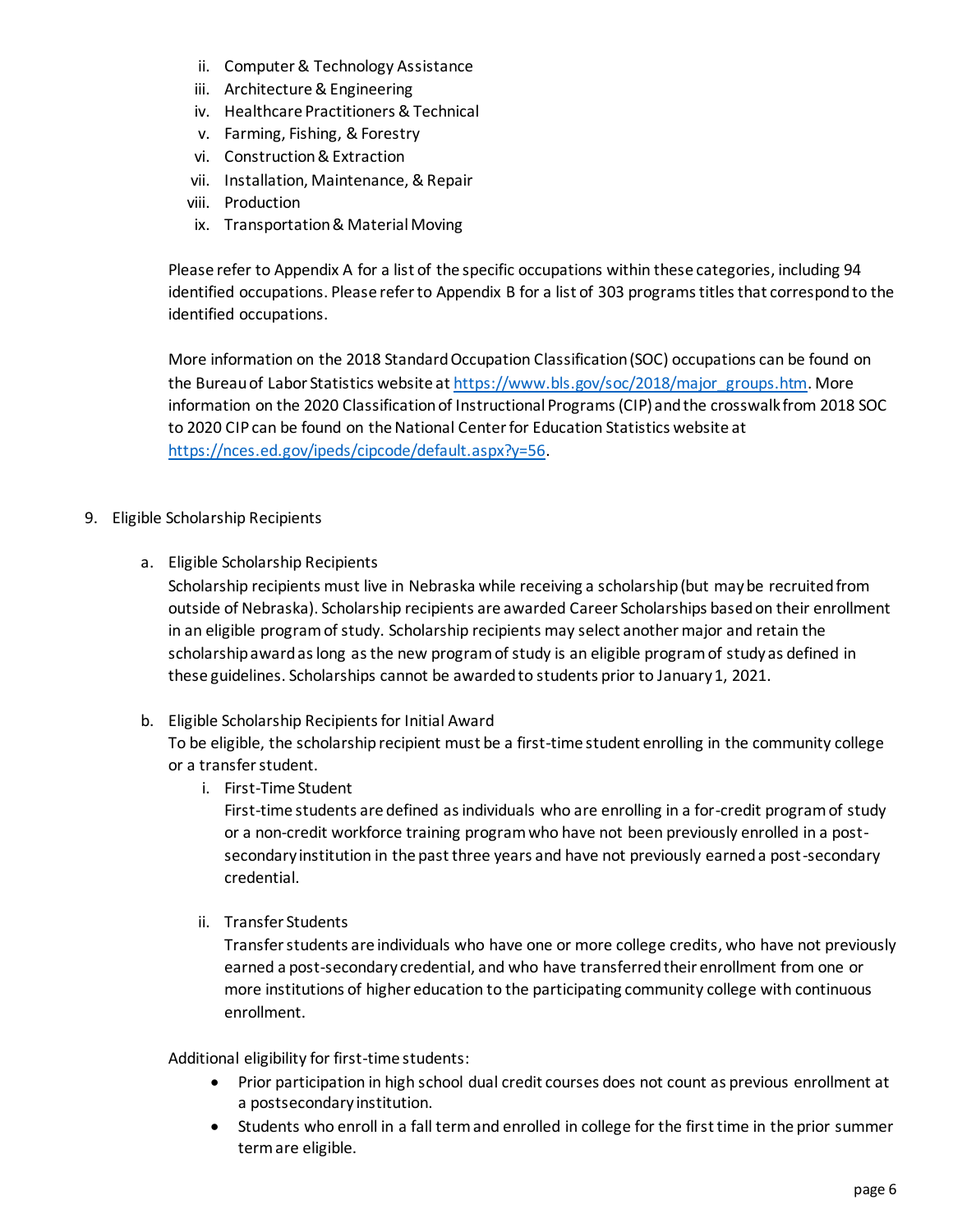- Students who enroll in a preprogram for a selective admission eligible program are eligible for a scholarship in their first year; subsequent scholarships should only be awarded if the student is accepted into the eligible program of study.
- Students who have a future matriculation record for a limited enrollment eligible program are eligible for a scholarship in their first year; subsequent scholarships should only be awarded if the student is accepted into the eligible program of study.

Colleges may identify additional criteria for eligible scholarship recipients.

#### 10. Ongoing Scholarship Recipient Eligibility

a. Renewable

The Career Scholarship is automatically renewable if the scholarship recipient continues to meet eligibility requirements of the scholarship and remains eligible to enroll. To maintain ongoing eligibility in the program, scholarship recipients must maintain satisfactory academic standing, as defined in the college's published Standards of Progress.

To maintain eligibility, scholarship recipients must maintain an adequate enrollment pace that will enable completion of the program of study within three years, in accordance with their educational plan.

Students who received a scholarship by enrolling in a preprogram for a selective admission eligible program may only receive a subsequent scholarship if the student is accepted into the eligible program of study.

Students who received a scholarship by enrolling with a future matriculation record for a limited enrollment eligible program may only receive a subsequent scholarship if the student is accepted into the eligible program of study.

Colleges may identify additional criteria for the ongoing eligibility of scholarship recipients.

#### b. Career-Related Work Experience

Every scholarship recipient must register with the appropriate Career or Employment Services office at each college and participate in a Nebraska-based internship, apprenticeship, clinical position, or employment in the field of study prior to their final termof the program of study. In order to receive disbursement of the scholarship for the final term, the scholarship recipient must have participated a career-related work experience. Colleges will document career-related work experiences for each scholarship recipient.

c. Major Changes

Scholarship recipients who change their major to one not included as an eligible program of study will no longer receive the scholarship beginning the following term.

#### d. Dropouts and Stopouts

Scholarship recipients who withdraw their enrollment in the college and/or an eligible program of study will no longer receive the scholarship beginning the following term. While this is not required by DED, as deemed appropriate by the college, the college may require scholarship recipients who dropout or stopout to return a portion of their scholarship to the college.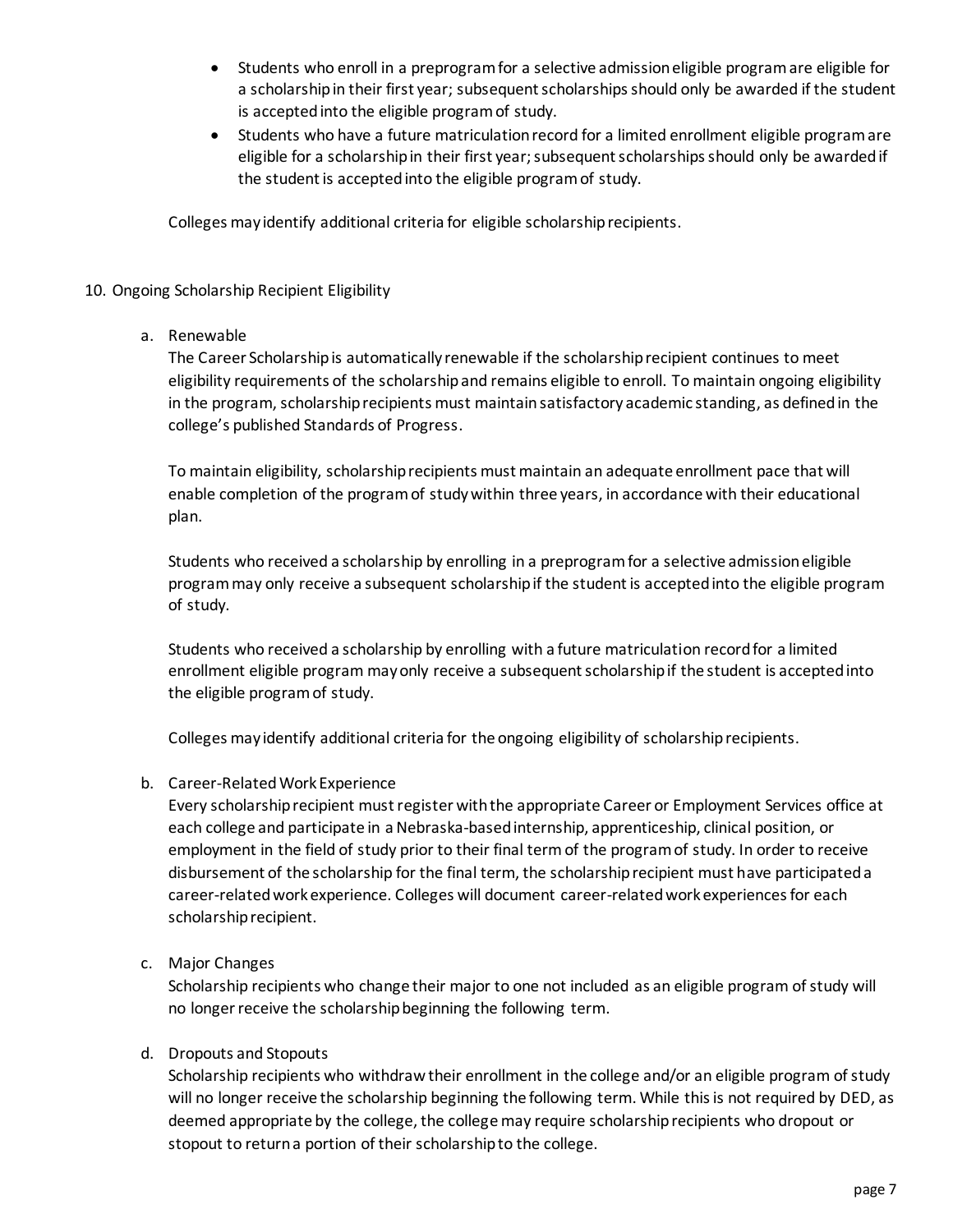## e. Transfer Students

Scholarship recipients are awarded Career Scholarships by an individual community college. Transfer students between Nebraska colleges who were awarded a scholarship at the original college may receive a scholarship from the incoming college, at the discretion of the incoming college, and must follow the incoming college's scholarship application process.

#### 11. Reporting

a. Use and Tracking of Cohorts

Reporting requires colleges to distinguish between each cohort's scholarship recipients (students who received a first scholarship during the grant period) and non-scholarship recipients. Colleges will also need to be able to distinguish between the cohort's first-time students and transfer students (even for non-scholarship recipients). Additionally, colleges will need to be able to distinguish the term within the grant period in which the student first enrolled. Reporting for each grant period will include information on the current cohort of scholarship recipients and non-scholarship recipients as well as information on every prior cohort of scholarship recipients and non-scholarship recipients.

#### b. Mid-Year Status Update Requirements

A mid-year status update by the colleges is due to DED by March 1 each year (and is not applicable in March 2021). This status update will contain tentative information. Information required in this report includes:

- i. Number of students who received a scholarship and total scholarship amount awarded to new recipients (including first-time students and transfer students) during the terms beginning August 1 through December 31
- ii. Number of students who received a scholarshipand total scholarship amount awarded to recipients of ongoing scholarship aid during the terms beginning August 1 through December 31
- c. Scholarship Recipient Data Requirements

A report by the colleges on each cohort'sscholarship recipients is due to DED November 1 each year using the spreadsheets provided by DED. This report will include the following information on each scholarship recipient: name; address; email address; social security number; program of study; program of study category; program of study credit status;the certificate/diploma/degree awarded; how the student met initial eligibility; date of program completion; whether they completed the program on time; a short description of their career-related work experience; their enrollment status and scholarship amounts per term; and year 2 enrollment and scholarship status. The college must also retain this information for a minimum of five years after the scholarship recipient completes the program.

DED may collaborate with the Nebraska Department of Labor to track scholarship recipient employment in Nebraska. In all cases, DED will not share sensitive personally identifiable information and reporting will be provided in aggregate form.

#### d. Legislative Report

LB1008 requires the following information be reported to DED, which will in turn be submitted to the Clerk of the Legislature and Governor by December 1 of each year. The report will include information on each cohort, using the provided spreadsheets, and is due to DED by November 1 each year.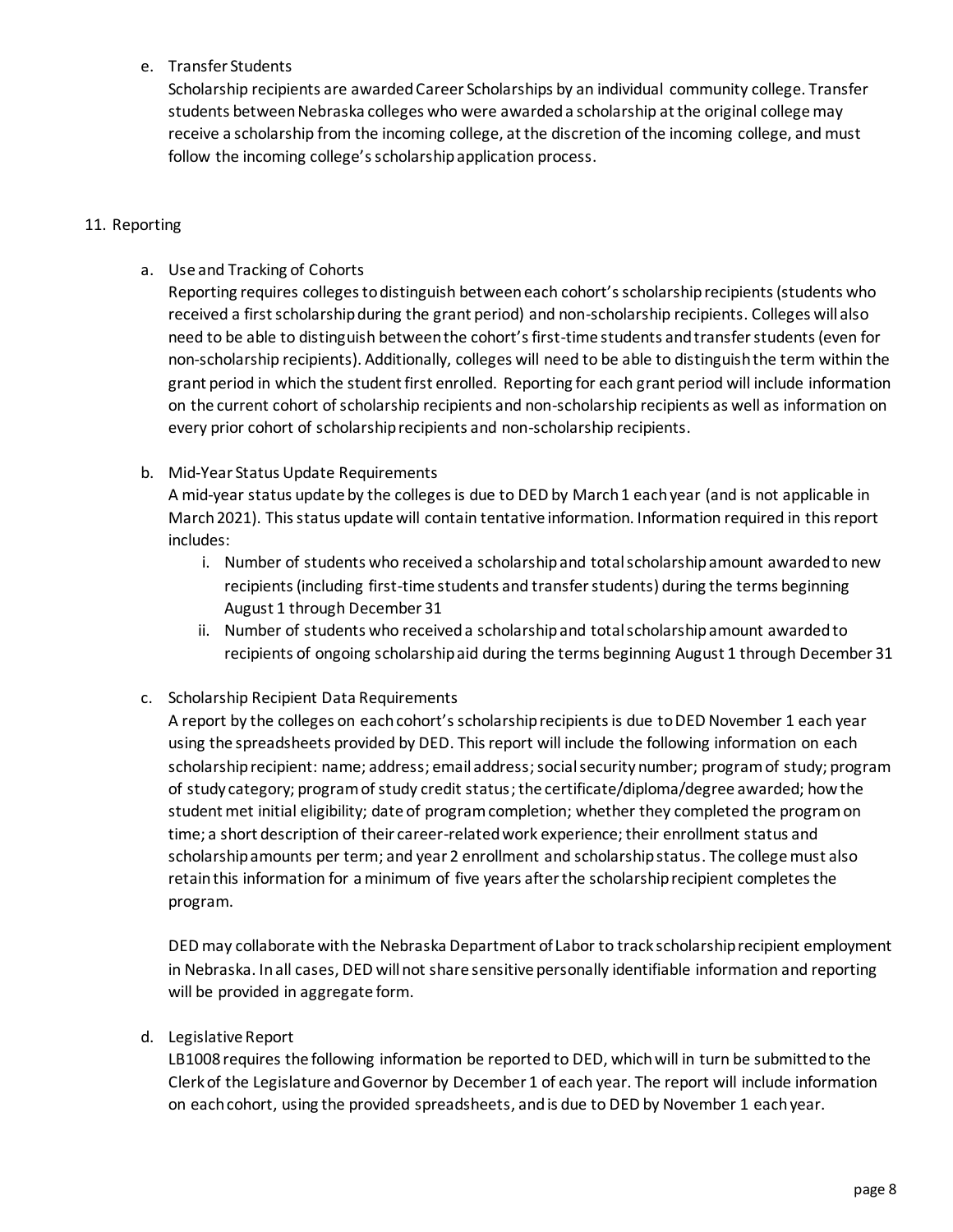The report includes metrics tracked by program and/or in aggregate. When reported by program, data should be reported within the occupational categories of:

- i. Business, Financial & Administrative Operations
- ii. Computer& Technology Assistance
- iii. Architecture & Engineering
- iv. Healthcare Practitioners & Technical
- v. Farming, Fishing, & Forestry
- vi. Construction & Extraction
- vii. Installation, Maintenance, & Repair
- viii. Production
- ix. Transportation & Material Moving

Additionally, the report separates data by credential type, including certificate programs, diploma programs and degree programs.

Unless otherwise specified, scholarship recipients refers to first-time students and transfer students enrolled in both for-credit and non-credit programs and in certificate, diploma and degree programs.

i. **Legislative Requirement 1:** Total number of students enrolled in each eligible program of study in the prior academic year and such program's enrollment as of census date each year thereafter.

Reporting notes:

- $\circ$  Enrollment reflects total program enrollment, regardless of individual student scholarship eligibility.
- $\circ$  Enrollment could be duplicated headcount if a student is enrolled in more than one program category.
- $\circ$  Enrollment in for-credit programs includes number of students enrolled on October 15; enrollment in non-credit programs includes total students enrolled in programs that began within the fall term's beginning and end dates.
- o This data will be reported by program category and credential type in Career Scholarships Enrollment Reporting.xlsx.

Specific data required includes:

- The number of students enrolled on October 15, 2019
- The number of students enrolled on October 15, 2020
- The number of students enrolled on October 15, 2021
- ii. **Legislative Requirement 2:** The number of scholarship recipients in each program.

Reporting notes:

- $\circ$  Count of scholarship recipients should be deduplicated across terms and programs of study (if a scholarship recipient is enrolled in more than one program of study a primary program of study should be identified).
- $\circ$  This data will be reported by program category and credential type for each Cohort in Career Scholarships – Cohort # YEAR Report.xlsx, Report A tab.

Specific data required includes:

• The number of scholarship recipients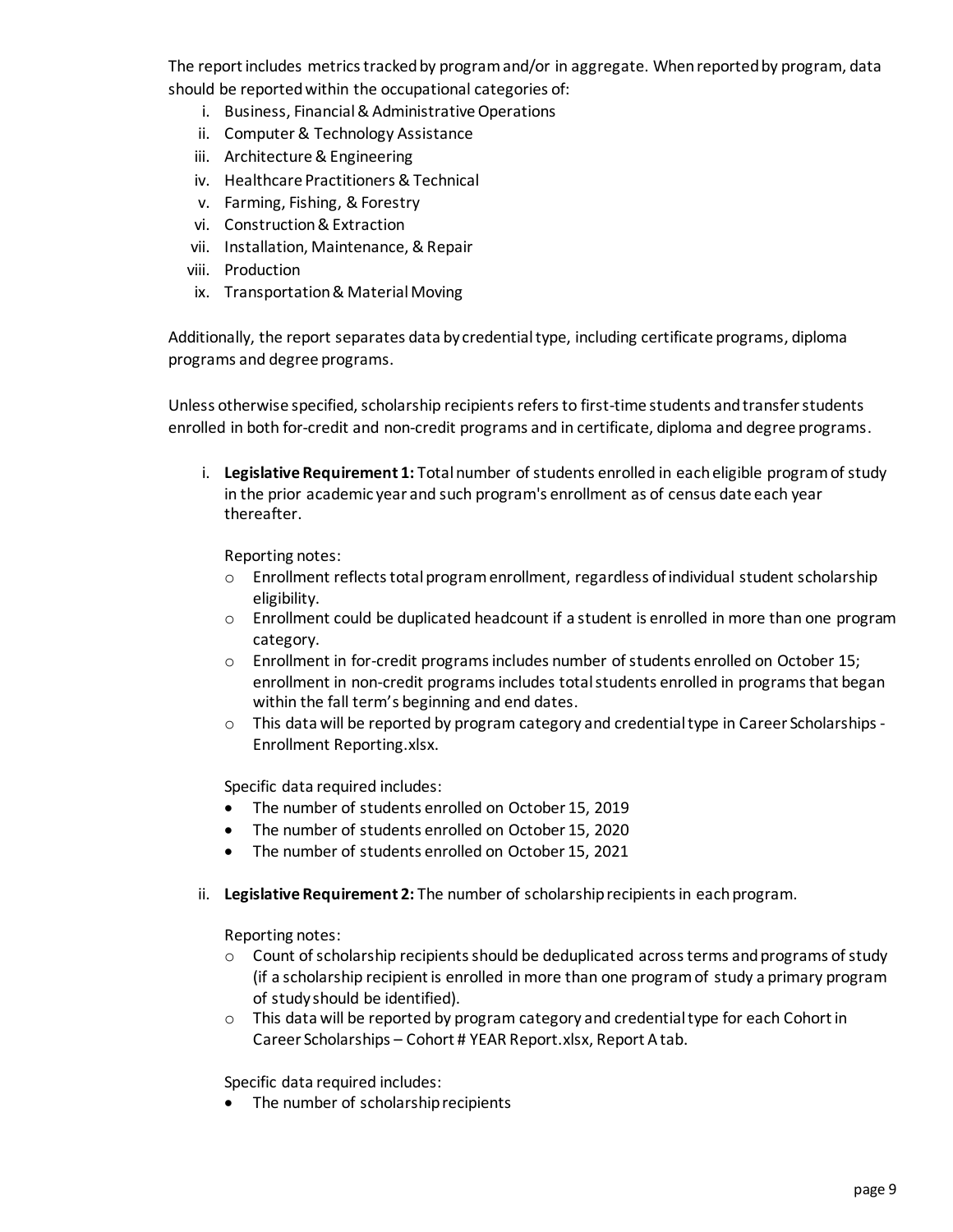iii. **Legislative Requirement 3:** The total number of first-time freshman scholarship recipients retained in year two and a comparison of the retention rate of first-time freshman scholarship recipients to the overall retention rate for first time freshmen.

## Reporting notes:

- o Count and rates do not include transfer students.
- $\circ$  A scholarship recipient who is enrolled in an eligible program, even if the student changed their program of study, as of the census date of the first term of the following their cohort's grant period is considered retained.
- $\circ$  This data will be reported by credential type for each Cohort in Career Scholarships Cohort # YEAR Report.xlsx, Report B tab.

Specific data required includes:

- The number of first-time student scholarship recipients retained
- The retention rate of first-time student scholarship recipients
- The retention rate of all first-time students (including scholarship recipients and nonscholarship recipients)
- The difference in the retention rate of first-time student scholarship recipients and the retention rate of all first-time students(including scholarship recipients and non-scholarship recipients)
- iv. **Legislative Requirement 4:** The total number of first-time freshman scholarship recipient completers (certificates, diplomas, degrees) and a comparison of the on time award completion rate of scholarship recipients to the overall on time completion rate for all first-time freshman students.

## Reporting notes:

- $\circ$  On-time completion for this report means full-time and part-time students completing a forcredit program of study within 150% of normal time and/or completion of a non-credit certification.
- $\circ$  Only include students who are, or were, enrolled in programs that have reached the on-time completion definition above. For example, on-time completion for students seeking a degree is 6 semesters; those students/programs should not be included in the first or second report for that cohort as not enough time has elapsed for 6 semesters to have completed.
- $\circ$  The on-time completion rate should be calculated as the cohort's on-time completers divided by all students in the cohort (including students who drop out or stop out).
- o Data includes only first-time students; it does not include transfer student.
- $\circ$  This data will be reported by credential type for each Cohort in Career Scholarships Cohort # YEAR Report.xlsx, Report B tab.

Specific data required includes:

- The number of first-time student scholarship recipients that have completed their eligible program of study
- The rate of first-time student scholarship recipients who completed their eligible program of study on time, out of all first-time student scholarship recipients who began their eligible program in the same term
- The rate of first-time students (including scholarship recipients and non-scholarship recipients) who completed their eligible programof study on time, out of all first-time student scholarship recipients who began their eligible program of in the same term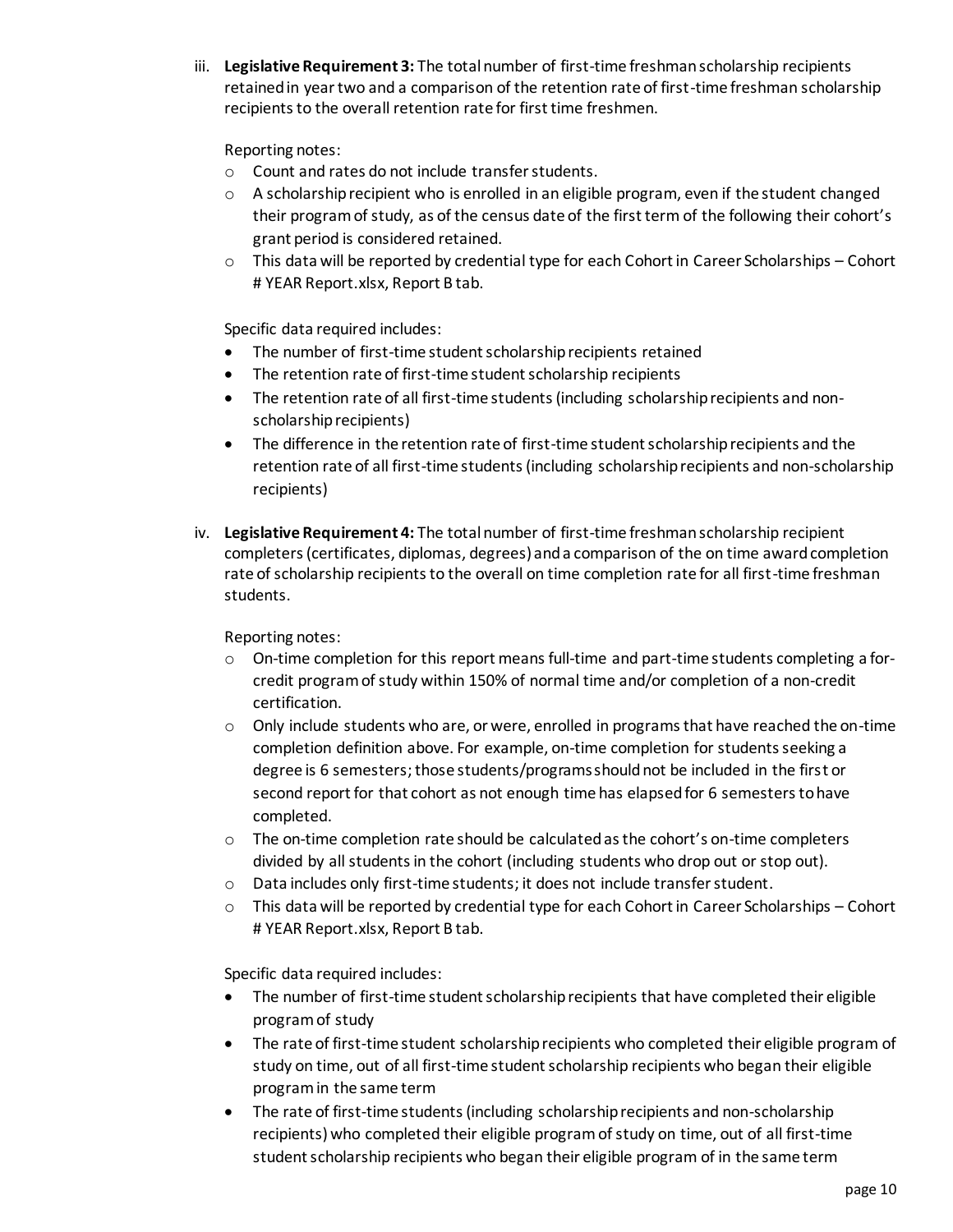- The difference in the on-time completion rate of first-time student scholarship recipients and the on-time completion rate of all first-time students (including scholarship recipients and non-scholarship recipients)
- v. **Legislative Requirement 5:** The number of scholarship recipients obtaining jobs in Nebraska within five quarters of completing the program of study using Department of Labor data.

Reporting notes:

- $\circ$  Data should include scholarship recipients who obtained a job in Nebraska within five quarters after the quarter in which they completed their program of study or as of September 30 each year, whichever is sooner.
- $\circ$  Due to the timing of the report, this may not include all program completers where five quarters after the quarter in which they completed the program of study have not passed.
- $\circ$  This data will be reported by credential type for each Cohort in Career Scholarships Cohort # YEAR Report.xlsx, Report B tab.

Specific data required includes:

- The number of all scholarship recipients who completed an eligible program of study and obtained a job in Nebraska within five quarters after the quarter in which they completed their program of study.
- vi. **Legislative Requirement 6:** The average salary of scholarship recipients, as determined by the Department of Labor, for the fifth quarter following program of study completion.

Reporting notes:

- $\circ$  Data should include scholarship recipients who completed their program of study and five quarters have passed after the quarter in which they completed their program of study by September 30.
- $\circ$  Due to the timing of the report, this may not include the salaries of all program completers where five quarters after the quarter in which they completed the program of study have not passed by September 30.
- $\circ$  This data will be reported by credential type for each Cohort in Career Scholarships Cohort # YEAR Report.xlsx, Report B tab.

Specific data required includes:

- The average salary for the fifth quarter following the quarter in which the student completed their program of study for all scholarship recipients.
- vii. **Legislative Requirement 7:** The number of students in each program of study participating in an internship, apprenticeship, clinical position, or major-related field of employment during enrollment and comparing participation rates for scholarship and non-scholarship recipients.

Reporting notes:

- o Data should include first-time students and transfer students for both scholarship recipients and non-scholarship recipients.
- o This data will be reported by program category and credential type for each Cohort in Career Scholarships – Cohort # YEAR Report.xlsx, Report A tab.

Specific data required includes:

- The number of scholarship recipients who participated in a career-related work experience
- The rate of scholarship recipients who participated in a career-related work experience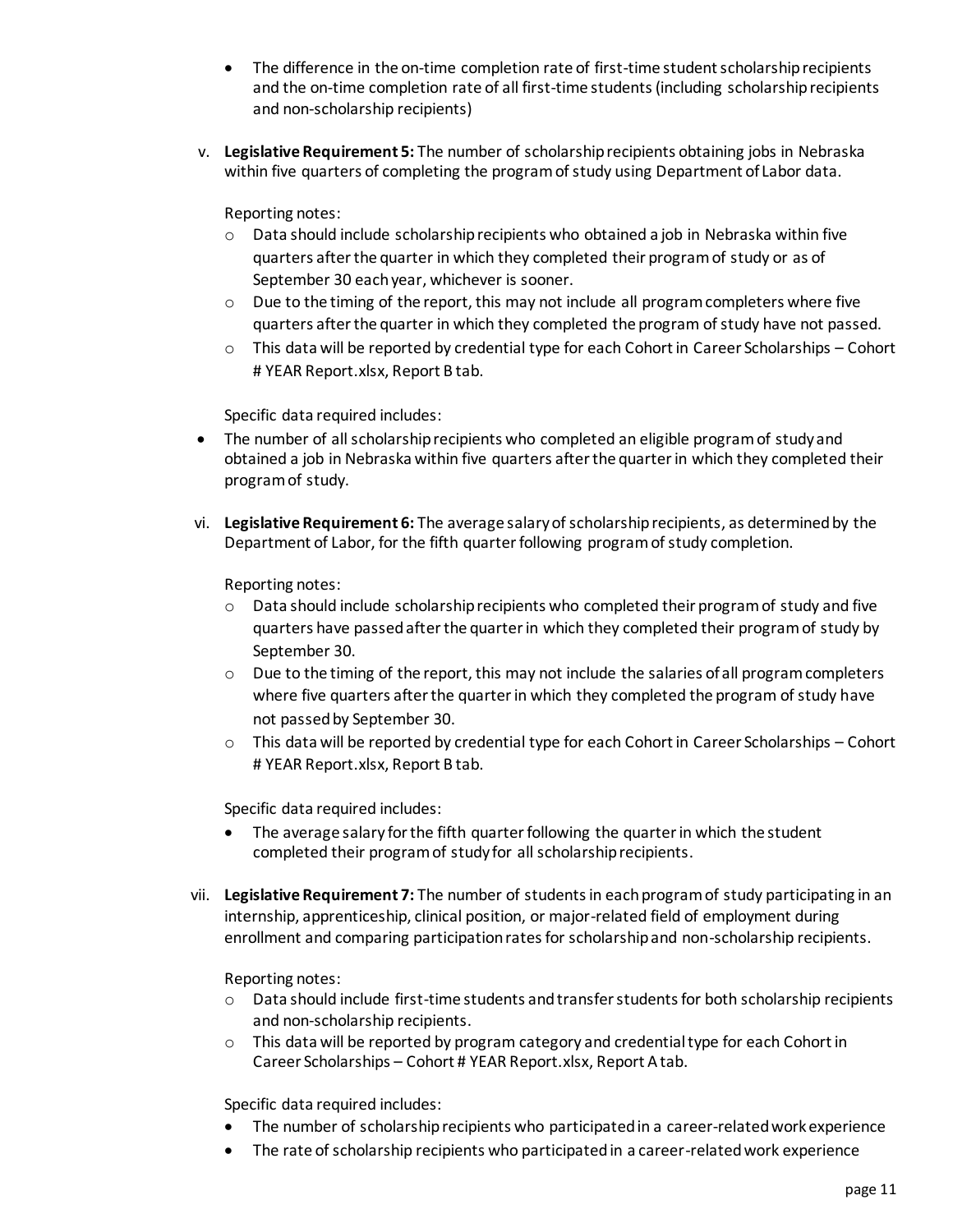- The rate of non-scholarship recipients that participated in a career-related work experience
- The difference in the career-related work experience participation rate of scholarship recipients and of non-scholarship recipients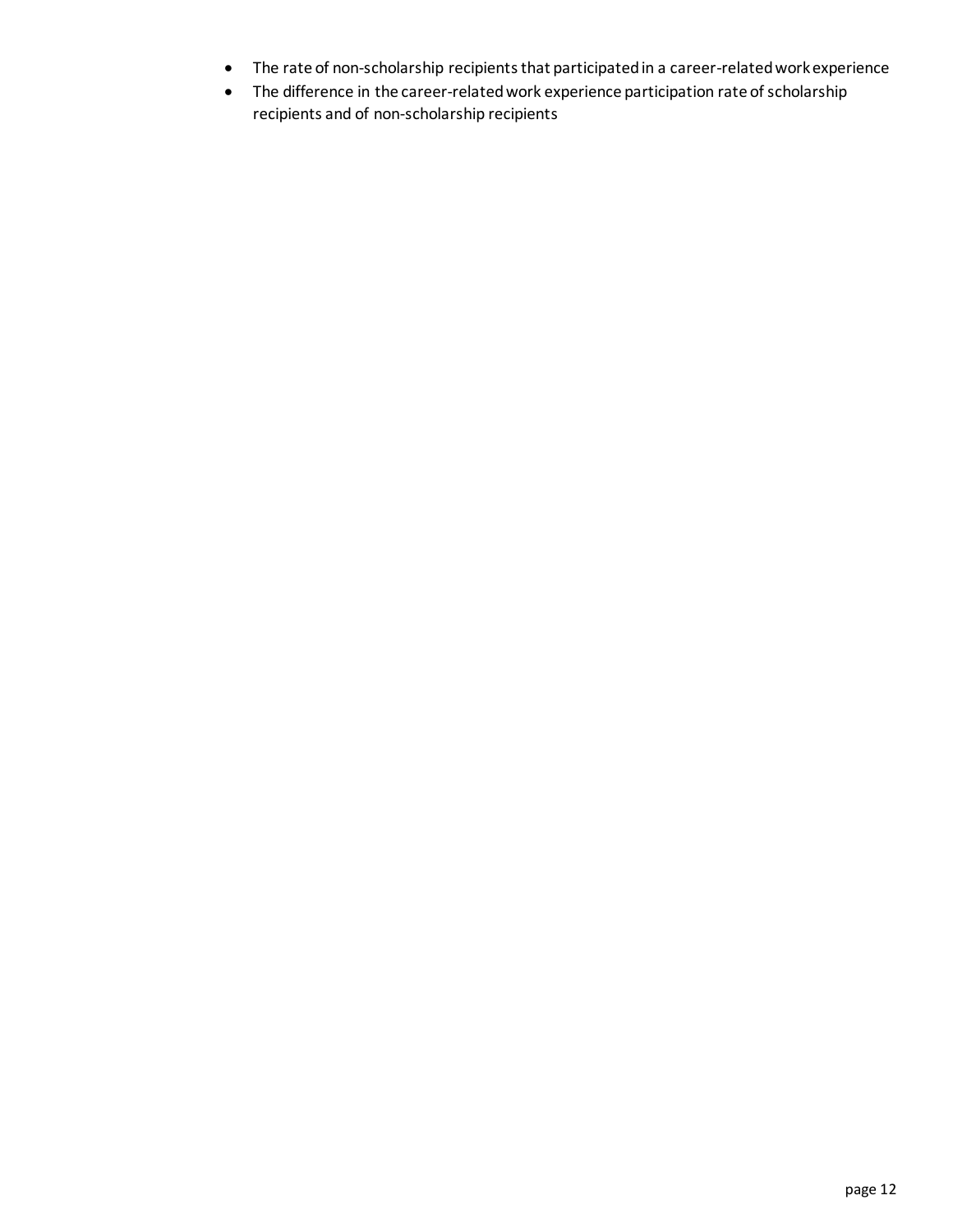# **Business, Financial & Administrative Operations Occupations**

| <b>SOC</b> |                                                |
|------------|------------------------------------------------|
| code       | <b>Description</b>                             |
| 13-1031    | Claims Adjusters, Examiners, and Investigators |
| 13-1051    | Cost Estimators                                |
| 13-1111    | <b>Management Analysts</b>                     |
| 13-2011    | <b>Accountants and Auditors</b>                |
| 13-2072    | Loan Officers                                  |
| 43-3011    | <b>Bill and Account Collectors</b>             |
| 43-3031    | Bookkeeping, Accounting, and Auditing Clerks   |

# **Computer & Technology Assistance Occupations**

| <b>SOC</b> |                                                     |
|------------|-----------------------------------------------------|
| code       | <b>Description</b>                                  |
| 15-1221    | <b>Computer and Information Research Scientists</b> |
| 15-1231    | <b>Computer Network Support Specialists</b>         |
| 15-1232    | <b>Computer User Support Specialists</b>            |
| 15-1251    | <b>Computer Programmers</b>                         |
| 15-1252    | Software Developers                                 |
| 15-1253    | Software Quality Assurance Analysts and Testers     |
| 15-1254    | <b>Web Developers</b>                               |
| 15-1255    | Web and Digital Interface Designers                 |
| 15-1299    | <b>Computer Occupations, All Other</b>              |

## **Architecture & Engineering Occupations**

| <b>SOC</b> |                                                                       |
|------------|-----------------------------------------------------------------------|
| code       | <b>Description</b>                                                    |
| 17-3011    | <b>Architectural and Civil Drafters</b>                               |
| 17-3012    | <b>Electrical and Electronics Drafters</b>                            |
| 17-3013    | <b>Mechanical Drafters</b>                                            |
| 17-3019    | Drafters, All Other                                                   |
| 17-3021    | Aerospace Engineering and Operations Technologists and Technicians    |
| 17-3022    | Civil Engineering Technologists and Technicians                       |
| 17-3023    | Electrical and Electronic Engineering Technologists and Technicians   |
| 17-3024    | Electro-Mechanical and Mechatronics Technologists and Technicians     |
| 17-3025    | Environmental Engineering Technologists and Technicians               |
| 17-3026    | Industrial Engineering Technologists and Technicians                  |
| 17-3027    | Mechanical Engineering Technologists and Technicians                  |
| 17-3028    | <b>Calibration Technologists and Technicians</b>                      |
| 17-3029    | Engineering Technologists and Technicians, Except Drafters, All Other |
| 17-3031    | Surveying and Mapping Technicians                                     |

# **Healthcare Practitioners & Technical Occupations**

| <b>SOC</b> |                        |
|------------|------------------------|
| code       | <b>Description</b>     |
| 29-1124    | Radiation Therapists   |
| 29-1126    | Respiratory Therapists |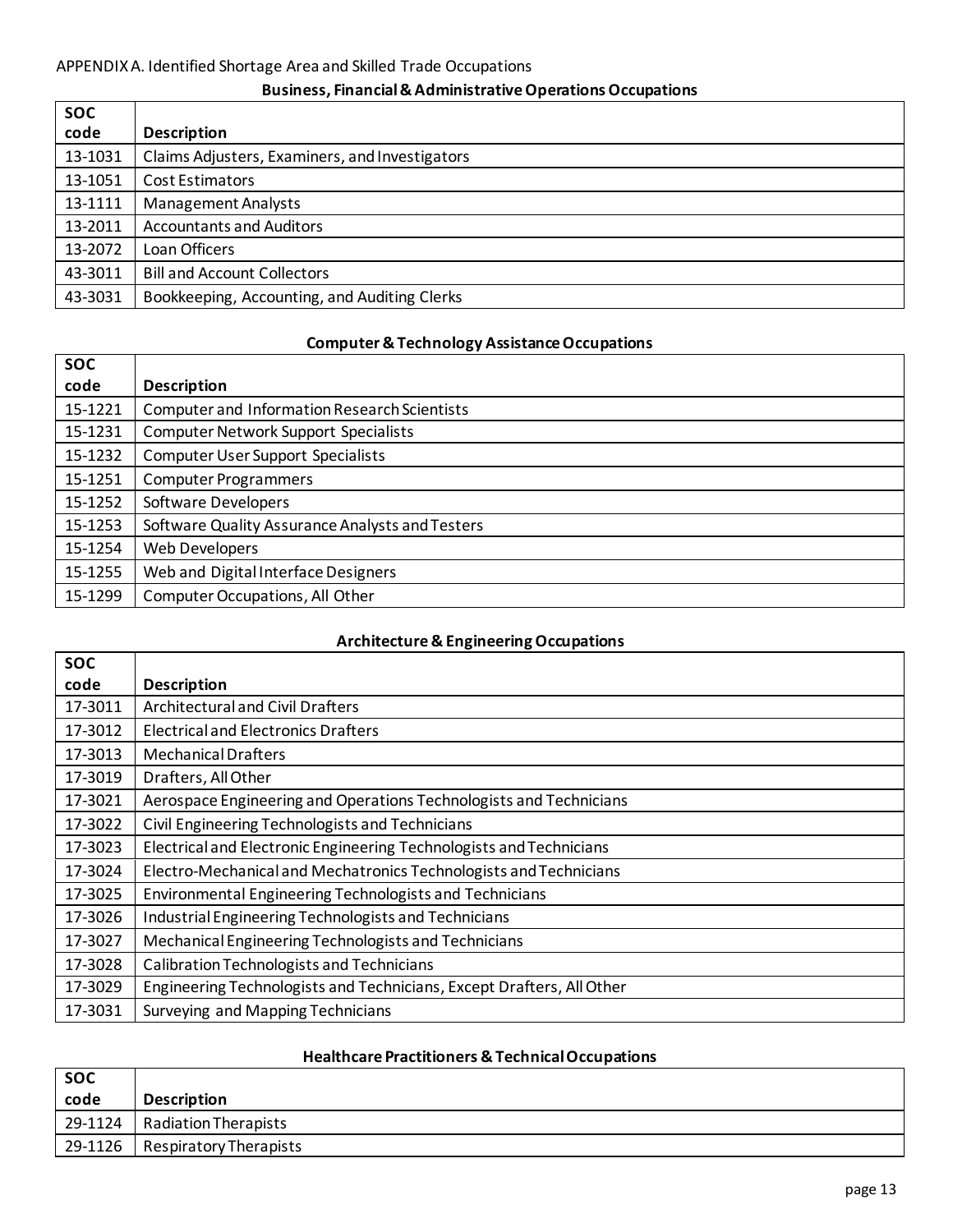| 29-1141 | <b>Registered Nurses</b>                          |
|---------|---------------------------------------------------|
| 29-2011 | Medical and Clinical Laboratory Technologists     |
| 29-2012 | Medical and Clinical Laboratory Technicians       |
| 29-2031 | Cardiovascular Technologists and Technicians      |
| 29-2032 | Diagnostic Medical Sonographers                   |
| 29-2033 | Nuclear Medicine Technologists                    |
| 29-2034 | Radiologic Technologists and Technicians          |
| 29-2035 | Magnetic Resonance Imaging Technologists          |
| 29-2036 | <b>Medical Dosimetrists</b>                       |
| 29-2042 | <b>Emergency Medical Technicians</b>              |
| 29-2043 | Paramedics                                        |
| 29-2051 | <b>Dietetic Technicians</b>                       |
| 29-2052 | Pharmacy Technicians                              |
| 29-2053 | Psychiatric Technicians                           |
| 29-2055 | <b>Surgical Technologists</b>                     |
| 29-2056 | Veterinary Technologists and Technicians          |
| 29-2057 | <b>Ophthalmic Medical Technicians</b>             |
| 29-2061 | Licensed Practical and Licensed Vocational Nurses |
| 29-2072 | <b>Medical Records Specialists</b>                |
| 29-2081 | Opticians, Dispensing                             |
| 29-2091 | <b>Orthotists and Prosthetists</b>                |
| 29-2092 | <b>Hearing Aid Specialists</b>                    |
| 29-2099 | Health Technologists and Technicians, All Other   |

# **Farming, Fishing, & Forestry Occupations**

| l soc   |                                                    |
|---------|----------------------------------------------------|
| code    | <b>Description</b>                                 |
| 45-2093 | Farmworkers, Farm, Ranch, and Aquacultural Animals |

# **Construction & Extraction Occupations**

| <b>SOC</b> |                                                                      |
|------------|----------------------------------------------------------------------|
| code       | <b>Description</b>                                                   |
| 47-1011    | First-Line Supervisors of Construction Trades and Extraction Workers |
| 47-2011    | <b>Boilermakers</b>                                                  |
| 47-2021    | <b>Brickmasons and Blockmasons</b>                                   |
| 47-2022    | Stonemasons                                                          |
| 47-2031    | Carpenters                                                           |
| 47-2061    | <b>Construction Laborers</b>                                         |
| 47-2073    | Operating Engineers and Other Construction Equipment Operators       |
| 47-2111    | Electricians                                                         |
| 47-2152    | Plumbers, Pipefitters, and Steamfitters                              |
| 47-4011    | <b>Construction and Building Inspectors</b>                          |
| 47-4021    | Elevator and Escalator Installers and Repairers                      |

# **Installation, Maintenance, & Repair Occupations**

| <b>SOC</b> |                                                          |
|------------|----------------------------------------------------------|
| code       | <b>Description</b>                                       |
| 49-2011    | Computer, Automated Teller, and Office Machine Repairers |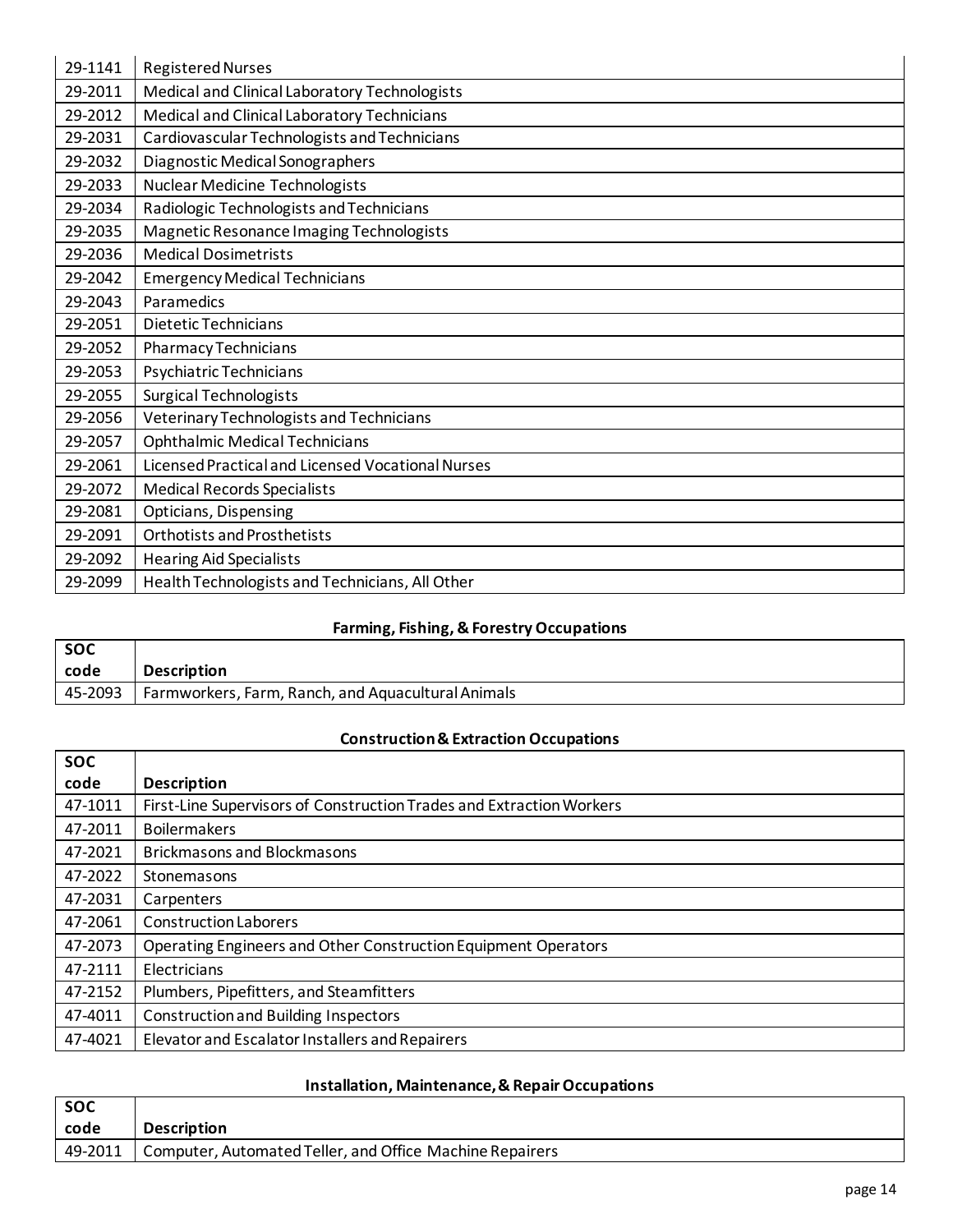| 49-2021 | Radio, Cellular, and Tower Equipment Installers and Repairers                 |
|---------|-------------------------------------------------------------------------------|
| 49-2022 | Telecommunications Equipment Installers and Repairers, Except Line Installers |
| 49-2091 | <b>Avionics Technicians</b>                                                   |
| 49-2092 | Electric Motor, Power Tool, and Related Repairers                             |
| 49-2093 | Electrical and Electronics Installers and Repairers, Transportation Equipment |
| 49-2094 | Electrical and Electronics Repairers, Commercial and Industrial Equipment     |
| 49-2095 | Electrical and Electronics Repairers, Powerhouse, Substation, and Relay       |
| 49-2096 | Electronic Equipment Installers and Repairers, Motor Vehicles                 |
| 49-2097 | Audiovisual Equipment Installers and Repairers                                |
| 49-2098 | Security and Fire Alarm Systems Installers                                    |
| 49-3011 | Aircraft Mechanics and Service Technicians                                    |
| 49-3023 | <b>Automotive Service Technicians and Mechanics</b>                           |
| 49-3031 | Bus and Truck Mechanics and Diesel Engine Specialists                         |
| 49-3041 | Farm Equipment Mechanics and Service Technicians                              |
| 49-3042 | Mobile Heavy Equipment Mechanics, Except Engines                              |
| 49-3043 | <b>Rail Car Repairers</b>                                                     |
| 49-9021 | Heating, Air Conditioning, and Refrigeration Mechanics and Installers         |
| 49-9041 | <b>Industrial Machinery Mechanics</b>                                         |
| 49-9051 | Electrical Power-Line Installers and Repairers                                |
| 49-9052 | Telecommunications Line Installers and Repairers                              |
| 49-9071 | Maintenance and Repair Workers, General                                       |

# **Production Occupations**

| <b>SOC</b> |                                                                          |
|------------|--------------------------------------------------------------------------|
| code       | <b>Description</b>                                                       |
| 51-4041    | Machinists                                                               |
| 51-4081    | Multiple Machine Tool Setters, Operators, and Tenders, Metal and Plastic |
| 51-4111    | <b>Tool and Die Makers</b>                                               |
| 51-4121    | Welders, Cutters, Solderers, and Brazers                                 |

# **Transportation & Material Moving Occupations**

| <b>SOC</b> |                                                      |
|------------|------------------------------------------------------|
| code       | <b>Description</b>                                   |
| 53-3032    | <sup>1</sup> Heavy and Tractor-Trailer Truck Drivers |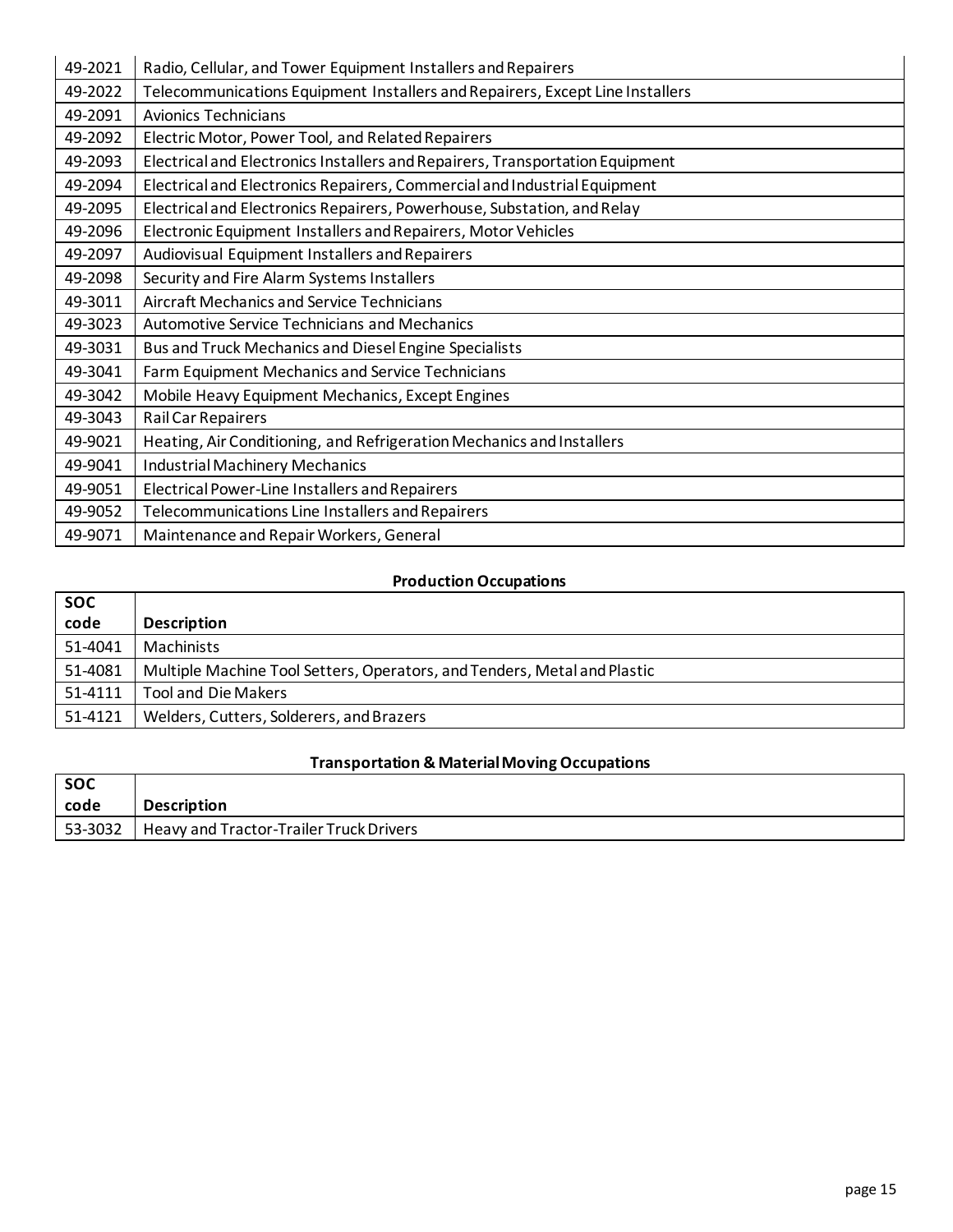| <b>CIP 2020 Code</b> | Classification of Instructional Programs (CIP) 2020 Title                 |
|----------------------|---------------------------------------------------------------------------|
| 01.0106              | Agricultural Business Technology/Technician.                              |
| 01.0201              | Agricultural Mechanization, General.                                      |
| 01.0204              | Agricultural Power Machinery Operation.                                   |
| 01.0205              | Agricultural Mechanics and Equipment/Machine Technology/Technician.       |
| 01.0207              | Irrigation Management Technology/Technician.                              |
| 01.0299              | Agricultural Mechanization, Other.                                        |
| 01.0310              | Apiculture.                                                               |
| 01.8301              | Veterinary/Animal Health Technology/Technician and Veterinary Assistant.  |
| 01.8399              | Veterinary/Animal Health Technologies/Technicians, Other.                 |
| 04.0901              | Architectural Technology/Technician.                                      |
| 04.0902              | Architectural and Building Sciences/Technology.                           |
| 04.0999              | Architectural Sciences and Technology, Other.                             |
| 09.0702              | Digital Communication and Media/Multimedia.                               |
| 11.0101              | Computer and Information Sciences, General.                               |
| 11.0102              | Artificial Intelligence.                                                  |
| 11.0103              | Information Technology.                                                   |
| 11.0104              | Informatics.                                                              |
| 11.0105              | Human-Centered Technology Design.                                         |
| 11.0199              | Computer and Information Sciences, Other.                                 |
| 11.0201              | Computer Programming/Programmer, General.                                 |
| 11.0202              | Computer Programming, Specific Applications.                              |
| 11.0203              | Computer Programming, Vendor/Product Certification.                       |
| 11.0204              | Computer Game Programming.                                                |
| 11.0205              | Computer Programming, Specific Platforms.                                 |
| 11.0299              | Computer Programming, Other.                                              |
| 11.0301              | Data Processing and Data Processing Technology/Technician.                |
| 11.0401              | Information Science/Studies.                                              |
| 11.0501              | Computer Systems Analysis/Analyst.                                        |
| 11.0701              | Computer Science.                                                         |
| 11.0801              | Web Page, Digital/Multimedia and Information Resources Design.            |
| 11.0803              | Computer Graphics.                                                        |
| 11.0804              | Modeling, Virtual Environments and Simulation.                            |
| 11.0901              | Computer Systems Networking and Telecommunications.                       |
| 11.0902              | Cloud Computing.                                                          |
| 11.1001              | Network and System Administration/Administrator.                          |
| 11.1002              | System, Networking, and LAN/WAN Management/Manager.                       |
| 11.1003              | Computer and Information Systems Security/Auditing/Information Assurance. |
| 11.1004              | Web/Multimedia Management and Webmaster.                                  |
| 11.1005              | Information Technology Project Management.                                |
| 11.1006              | Computer Support Specialist.                                              |
| 13.0601              | <b>Educational Evaluation and Research.</b>                               |
| 13.0603              | <b>Educational Statistics and Research Methods.</b>                       |
| 13.0604              | Educational Assessment, Testing, and Measurement.                         |
| 13.0608              | Institutional Research.                                                   |
| 13.0699              | Educational Assessment, Evaluation, and Research, Other.                  |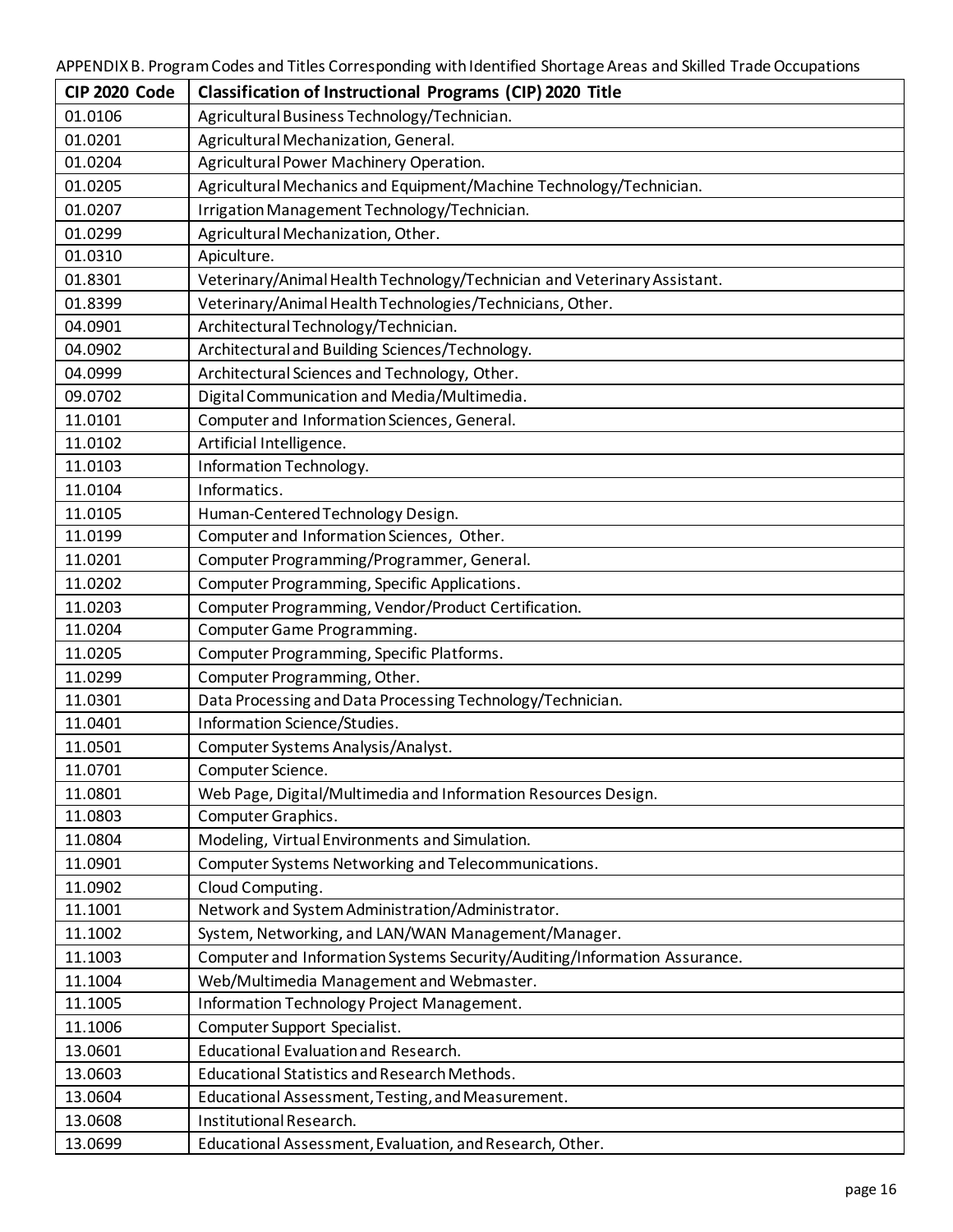| 14.0202 | Astronautical Engineering.                                                                  |
|---------|---------------------------------------------------------------------------------------------|
| 14.0299 | Aerospace, Aeronautical, and Astronautical/Space Engineering, Other.                        |
| 14.0901 | Computer Engineering, General.                                                              |
| 14.0903 | Computer Software Engineering.                                                              |
| 14.1801 | Materials Engineering.                                                                      |
| 14.1901 | Mechanical Engineering.                                                                     |
| 14.3301 | Construction Engineering.                                                                   |
| 14.3601 | Manufacturing Engineering.                                                                  |
| 15.0000 | Engineering Technologies/Technicians, General.                                              |
| 15.0001 | Applied Engineering Technologies/Technicians.                                               |
| 15.0101 | Architectural Engineering Technologies/Technicians.                                         |
| 15.0201 | Civil Engineering Technologies/Technicians.                                                 |
| 15.0303 | Electrical, Electronic, and Communications Engineering Technology/Technician.               |
| 15.0304 | Laser and Optical Technology/Technician.                                                    |
| 15.0305 | Telecommunications Technology/Technician.                                                   |
| 15.0306 | Integrated Circuit Design Technology/Technician.                                            |
| 15.0307 | Audio Engineering Technology/Technician.                                                    |
| 15.0399 | Electrical/Electronic Engineering Technologies/Technicians, Other.                          |
| 15.0401 | Biomedical Technology/Technician.                                                           |
| 15.0403 | Electromechanical/Electromechanical Engineering Technology/Technician.                      |
| 15.0404 | Instrumentation Technology/Technician.                                                      |
| 15.0405 | Robotics Technology/Technician.                                                             |
| 15.0406 | Automation Engineer Technology/Technician.                                                  |
| 15.0407 | Mechatronics, Robotics, and Automation Engineering Technology/Technician.                   |
| 15.0499 | Electromechanical Technologies/Technicians, Other.                                          |
| 15.0501 | Heating, Ventilation, Air Conditioning and Refrigeration Engineering Technology/Technician. |
| 15.0506 | Water Quality and Wastewater Treatment Management and Recycling Technology/Technician.      |
| 15.0507 | Environmental/Environmental Engineering Technology/Technician.                              |
| 15.0508 | Hazardous Materials Management and Waste Technology/Technician.                             |
| 15.0599 | Environmental Control Technologies/Technicians, Other.                                      |
| 15.0607 | Plastics and Polymer Engineering Technology/Technician.                                     |
| 15.0611 | Metallurgical Technology/Technician.                                                        |
| 15.0612 | Industrial Technology/Technician.                                                           |
| 15.0613 | Manufacturing Engineering Technology/Technician.                                            |
| 15.0614 |                                                                                             |
| 15.0615 | Welding Engineering Technology/Technician.                                                  |
|         | Chemical Engineering Technology/Technician.                                                 |
| 15.0616 | Semiconductor Manufacturing Technology/Technician.                                          |
| 15.0617 | Composite Materials Technology/Technician.                                                  |
| 15.0699 | Industrial Production Technologies/Technicians, Other.                                      |
| 15.0703 | Industrial Safety Technology/Technician.                                                    |
| 15.0704 | Hazardous Materials Information Systems Technology/Technician.                              |
| 15.0705 | Process Safety Technology/Technician.                                                       |
| 15.0801 | Aeronautical/Aerospace Engineering Technology/Technician.                                   |
| 15.0803 | Automotive Engineering Technology/Technician.                                               |
| 15.0805 | Mechanical/Mechanical Engineering Technology/Technician.                                    |
| 15.0806 | Marine Engineering Technology/Technician.                                                   |
| 15.0807 | Motorsports Engineering Technology/Technician.                                              |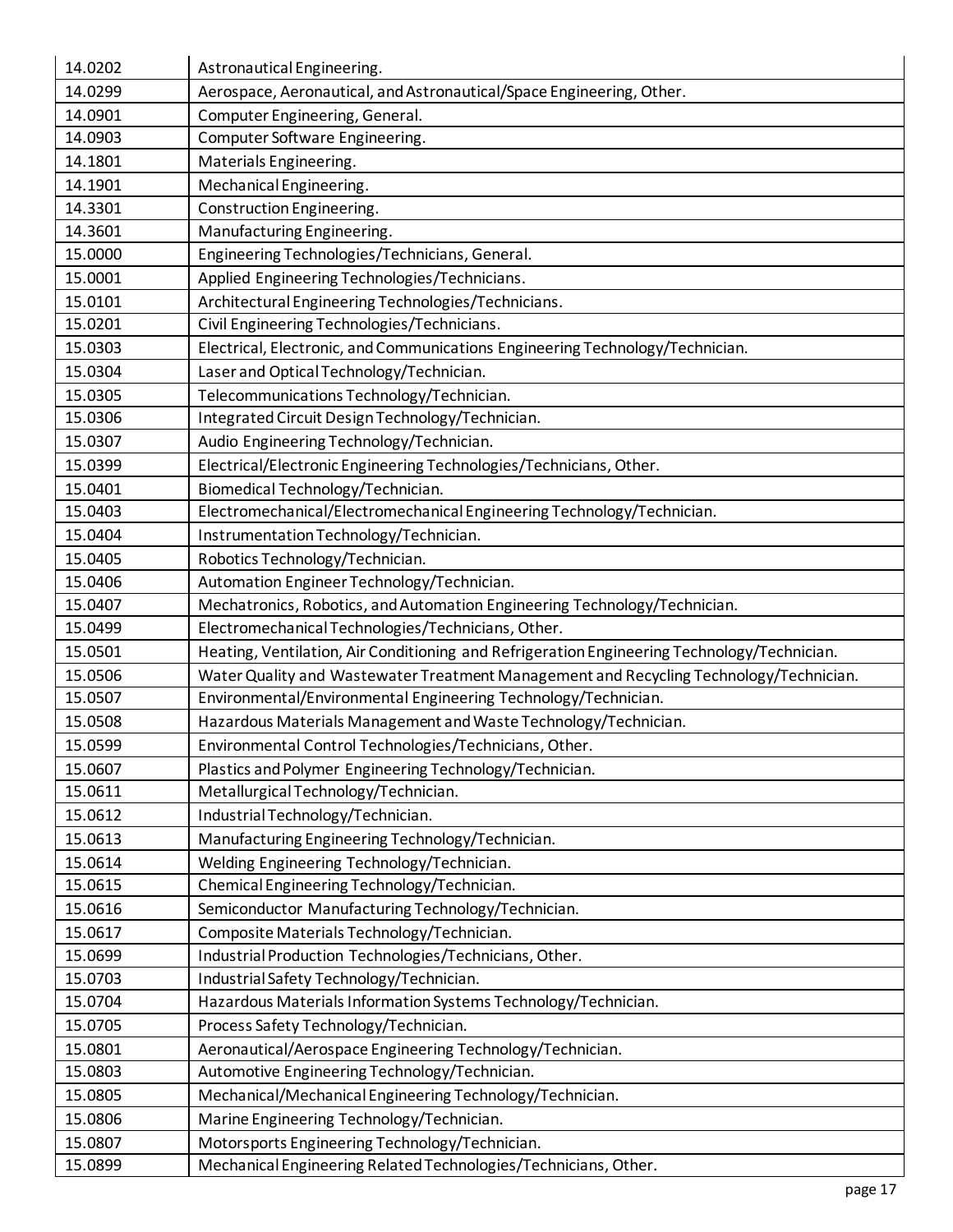| 15.0901 | Mining Technology/Technician.                                        |
|---------|----------------------------------------------------------------------|
| 15.1001 | Construction Engineering Technology/Technician.                      |
| 15.1102 | Surveying Technology/Surveying.                                      |
| 15.1103 | Hydraulics and Fluid Power Technology/Technician.                    |
| 15.1201 | Computer Engineering Technology/Technician.                          |
| 15.1202 | Computer/Computer Systems Technology/Technician.                     |
| 15.1203 | Computer Hardware Technology/Technician.                             |
| 15.1204 | Computer Software Technology/Technician.                             |
| 15.1299 | Computer Engineering Technologies/Technicians, Other.                |
| 15.1301 | Drafting and Design Technology/Technician, General.                  |
| 15.1302 | CAD/CADD Drafting and/or Design Technology/Technician.               |
| 15.1303 | Architectural Drafting and Architectural CAD/CADD.                   |
| 15.1304 | Civil Drafting and Civil Engineering CAD/CADD.                       |
| 15.1305 | Electrical/Electronics Drafting and Electrical/Electronics CAD/CADD. |
| 15.1306 | Mechanical Drafting and Mechanical Drafting CAD/CADD.                |
| 15.1307 | 3-D Modeling and Design Technology/Technician.                       |
| 15.1399 | Drafting/Design Engineering Technologies/Technicians, Other.         |
| 15.1401 | Nuclear Engineering Technology/Technician.                           |
| 15.1501 | Engineering/Industrial Management.                                   |
| 15.1503 | Packaging Science.                                                   |
| 15.1701 | Energy Systems Technology/Technician.                                |
| 15.1702 | Power Plant Technology/Technician.                                   |
| 15.1703 | Solar Energy Technology/Technician.                                  |
| 15.1704 | Wind Energy Technology/Technician.                                   |
| 15.1705 | Hydroelectric Energy Technology/Technician.                          |
| 15.1706 | Geothermal Energy Technology/Technician.                             |
| 15.1799 | Energy Systems Technologies/Technicians, Other.                      |
| 19.0501 | Foods, Nutrition, and Wellness Studies, General.                     |
| 26.0401 | Cell/Cellular Biology and Histology.                                 |
| 26.1006 | Environmental Toxicology.                                            |
| 26.1103 | Bioinformatics.                                                      |
| 26.1104 | Computational Biology.                                               |
| 27.0601 | Applied Statistics, General.                                         |
| 29.0303 | <b>Engineering Acoustics.</b>                                        |
| 29.0306 | Operational Oceanography.                                            |
| 29.0307 | Undersea Warfare.                                                    |
| 29.0401 | Aerospace Ground Equipment Technology.                               |
| 29.0402 | Air and Space Operations Technology.                                 |
| 29.0409 | Radar Communications and Systems Technology.                         |
| 30.0801 | Mathematics and Computer Science.                                    |
| 30.1601 | Accounting and Computer Science.                                     |
| 30.1901 | Nutrition Sciences.                                                  |
| 30.3001 | Computational Science.                                               |
| 30.3101 | Human Computer Interaction.                                          |
| 30.3901 | Economics and Computer Science.                                      |
| 30.4801 | Linguistics and Computer Science.                                    |
| 30.7001 | Data Science, General.                                               |
| 30.7099 | Data Science, Other.                                                 |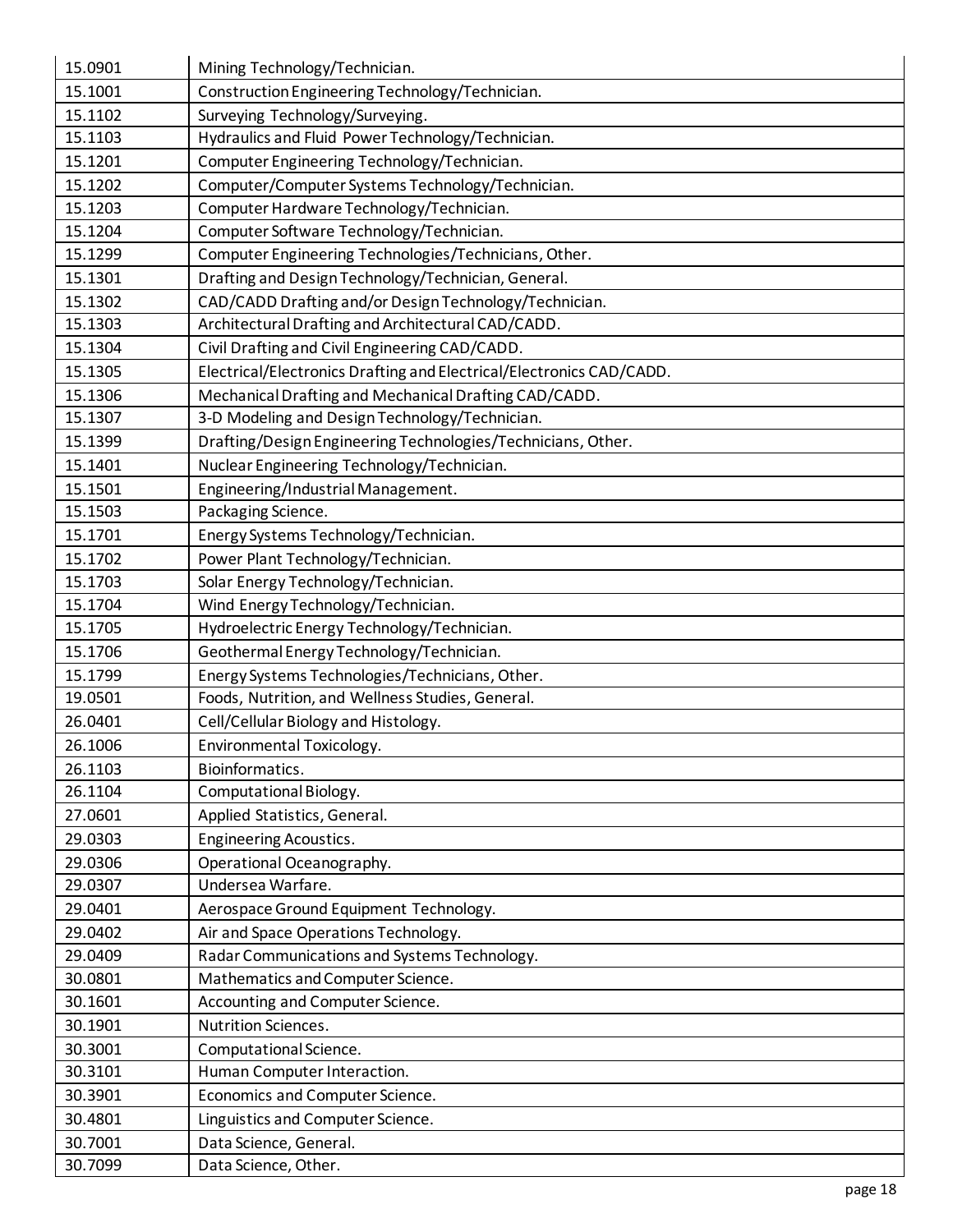| 30.7101 | Data Analytics, General.                                                                    |
|---------|---------------------------------------------------------------------------------------------|
| 30.7102 | <b>Business Analytics.</b>                                                                  |
| 30.7103 | Data Visualization.                                                                         |
| 30.7104 | Financial Analytics.                                                                        |
| 30.7199 | Data Analytics, Other.                                                                      |
| 40.0512 | Cheminformatics/Chemistry Informatics.                                                      |
| 42.2804 | Industrial and Organizational Psychology.                                                   |
| 43.0403 | Cyber/Computer Forensics and Counterterrorism.                                              |
| 43.0405 | Financial Forensics and Fraud Investigation.                                                |
| 45.0701 | Geography.                                                                                  |
| 45.0702 | Geographic Information Science and Cartography.                                             |
| 46.0000 | Construction Trades, General.                                                               |
| 46.0101 | Mason/Masonry.                                                                              |
| 46.0201 | Carpentry/Carpenter.                                                                        |
| 46.0301 | Electrical and Power Transmission Installation/Installer, General.                          |
| 46.0302 | Electrician.                                                                                |
| 46.0303 | Lineworker.                                                                                 |
| 46.0399 | Electrical and Power Transmission Installers, Other.                                        |
| 46.0401 | <b>Building/Property Maintenance.</b>                                                       |
| 46.0402 | Concrete Finishing/Concrete Finisher.                                                       |
| 46.0403 | Building/Home/Construction Inspection/Inspector.                                            |
| 46.0404 | Drywall Installation/Drywaller.                                                             |
| 46.0406 | Glazier.                                                                                    |
| 46.0408 | Painting/Painter and Wall Coverer.                                                          |
| 46.0410 | Roofer.                                                                                     |
| 46.0412 | Building/Construction Site Management/Manager.                                              |
| 46.0413 | Carpet, Floor, and Tile Worker.                                                             |
| 46.0414 | Insulator.                                                                                  |
| 46.0415 | Building Construction Technology/Technician.                                                |
| 46.0502 | Pipefitting/Pipefitter and Sprinkler Fitter.                                                |
| 46.0503 | Plumbing Technology/Plumber.                                                                |
| 46.0504 | Well Drilling/Driller.                                                                      |
| 46.0505 | Blasting/Blaster.                                                                           |
| 46.0599 | Plumbing and Related Water Supply Services, Other.                                          |
| 47.0101 | Electrical/Electronics Equipment Installation and Repair Technology/Technician, General.    |
| 47.0102 | Business Machine Repair.                                                                    |
| 47.0103 | Communications Systems Installation and Repair Technology/Technician.                       |
| 47.0104 | Computer Installation and Repair Technology/Technician.                                     |
| 47.0105 | Industrial Electronics Technology/Technician.                                               |
| 47.0110 | Security System Installation, Repair, and Inspection Technology/Technician.                 |
| 47.0199 | Electrical/Electronics Maintenance and Repair Technologies/Technicians, Other.              |
| 47.0201 | Heating, Air Conditioning, Ventilation and Refrigeration Maintenance Technology/Technician. |
| 47.0302 | Heavy Equipment Maintenance Technology/Technician.                                          |
| 47.0303 | Industrial Mechanics and Maintenance Technology/Technician.                                 |
| 47.0600 | Vehicle Maintenance and Repair Technology/Technician, General.                              |
| 47.0604 | Automobile/Automotive Mechanics Technology/Technician.                                      |
| 47.0605 | Diesel Mechanics Technology/Technician.                                                     |
| 47.0607 | Airframe Mechanics and Aircraft Maintenance Technology/Technician.                          |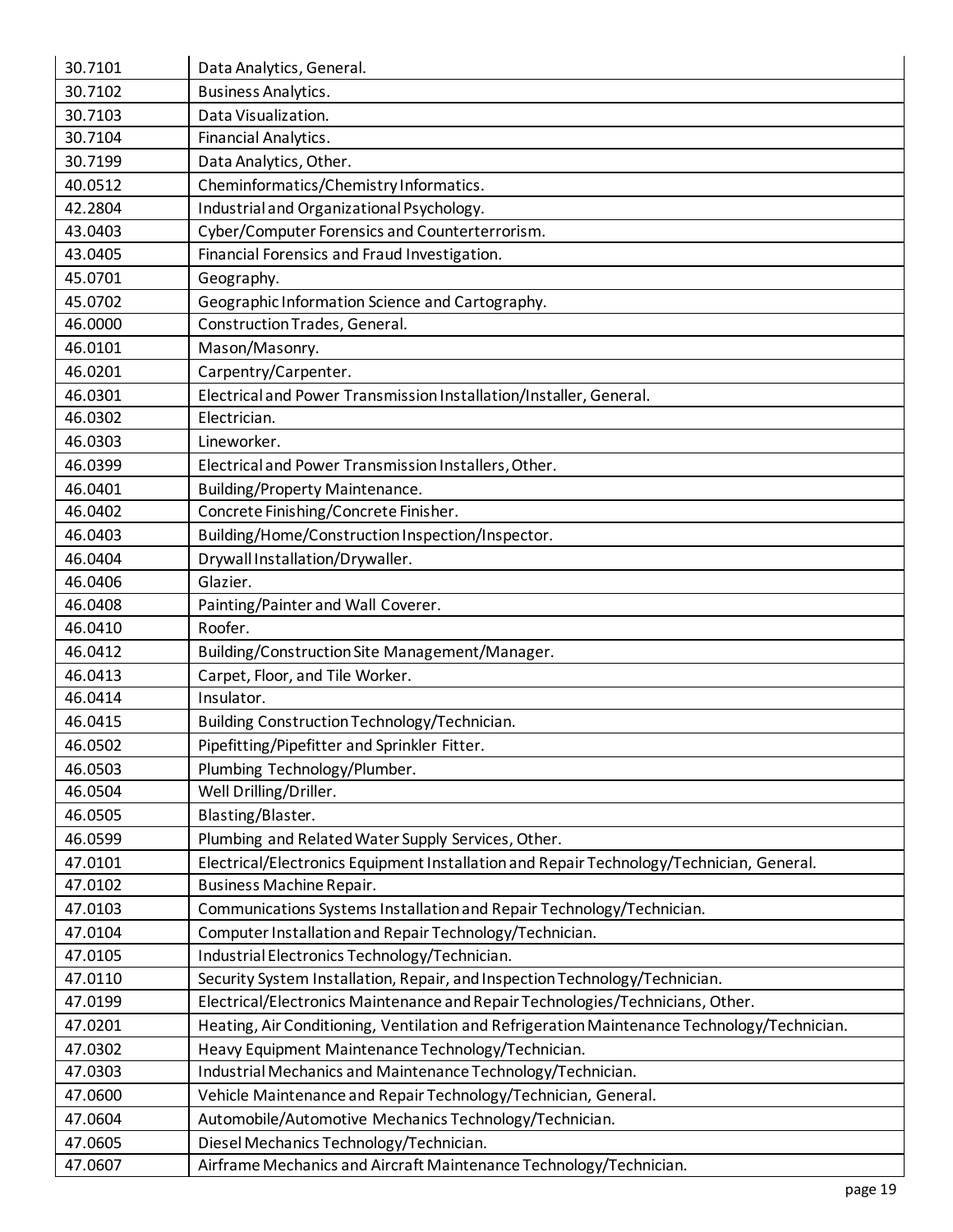| 47.0608 | Aircraft Powerplant Technology/Technician.                                 |
|---------|----------------------------------------------------------------------------|
| 47.0609 | Avionics Maintenance Technology/Technician.                                |
| 47.0612 | Vehicle Emissions Inspection and Maintenance Technology/Technician.        |
| 47.0613 | Medium/Heavy Vehicle and Truck Technology/Technician.                      |
| 47.0614 | Alternative Fuel Vehicle Technology/Technician.                            |
| 47.0617 | High Performance and Custom Engine Technician/Mechanic.                    |
| 47.0701 | Energy Systems Installation and Repair Technology/Technician.              |
| 47.0705 | Hydroelectric Energy System Installation and Repair Technology/Technician. |
| 47.0706 | Geothermal Energy System Installation and Repair Technology/Technician.    |
| 48.0501 | Machine Tool Technology/Machinist.                                         |
| 48.0503 | Machine Shop Technology/Assistant.                                         |
| 48.0507 | Tool and Die Technology/Technician.                                        |
| 48.0508 | Welding Technology/Welder.                                                 |
| 48.0801 | Boilermaking/Boilermaker.                                                  |
| 49.0202 | Construction/Heavy Equipment/Earthmoving Equipment Operation.              |
| 49.0205 | Truck and Bus Driver/Commercial Vehicle Operator and Instructor.           |
| 49.0206 | Mobil Crane Operator/Operation.                                            |
| 50.0401 | Design and Visual Communications, General.                                 |
| 50.0409 | Graphic Design.                                                            |
| 51.0706 | Health Information/Medical Records Administration/Administrator.           |
| 51.0707 | Health Information/Medical Records Technology/Technician.                  |
| 51.0709 | Medical Office Computer Specialist/Assistant.                              |
| 51.0713 | Medical Insurance Coding Specialist/Coder.                                 |
| 51.0715 | Health/Medical Claims Examiner.                                            |
| 51.0721 | Disease Registry Data Management.                                          |
| 51.0802 | Clinical/Medical Laboratory Assistant.                                     |
| 51.0805 | Pharmacy Technician/Assistant.                                             |
| 51.0811 | Pathology/Pathologist Assistant.                                           |
| 51.0812 | Respiratory Therapy Technician/Assistant.                                  |
| 51.0814 | Radiologist Assistant.                                                     |
| 51.0901 | Cardiovascular Technology/Technologist.                                    |
| 51.0902 | Electrocardiograph Technology/Technician.                                  |
| 51.0903 | Electroneurodiagnostic/ElectroencephalographicTechnology/Technologist.     |
| 51.0904 | Emergency Medical Technology/Technician (EMT Paramedic).                   |
| 51.0905 | Nuclear Medical Technology/Technologist.                                   |
| 51.0906 | Perfusion Technology/Perfusionist.                                         |
| 51.0907 | Medical Radiologic Technology/Science - Radiation Therapist.               |
| 51.0908 | Respiratory Care Therapy/Therapist.                                        |
| 51.0909 | Surgical Technology/Technologist.                                          |
| 51.0910 | Diagnostic Medical Sonography/Sonographer and Ultrasound Technician.       |
| 51.0911 | Radiologic Technology/Science - Radiographer.                              |
| 51.0914 | Gene/Genetic Therapy.                                                      |
| 51.0915 | Cardiopulmonary Technology/Technologist.                                   |
| 51.0916 | Radiation Protection/Health Physics Technician.                            |
| 51.0917 | Polysomnography.                                                           |
| 51.0918 | Hearing Instrument Specialist.                                             |
| 51.0919 | Mammography Technology/Technician.                                         |
| 51.0920 | Magnetic Resonance Imaging (MRI) Technology/Technician.                    |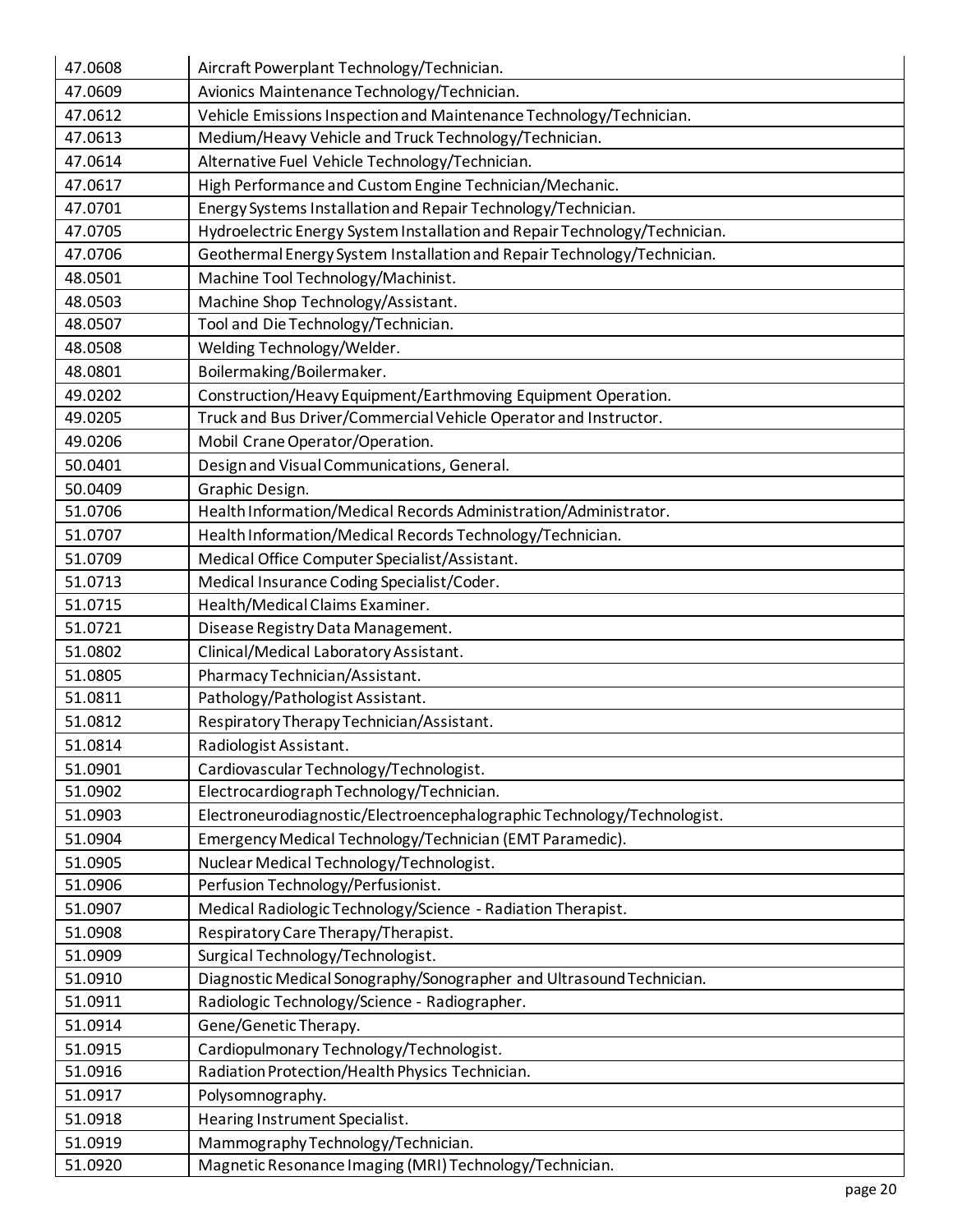| 51.0921 | Hyperbaric Medicine Technology/Technician.                                                |
|---------|-------------------------------------------------------------------------------------------|
| 51.0922 | Intraoperative Neuromonitoring Technology/Technician.                                     |
| 51.0923 | Orthopedic Technology/Technician.                                                         |
| 51.0999 | Allied Health Diagnostic, Intervention, and Treatment Professions, Other.                 |
| 51.1001 | <b>Blood Bank Technology Specialist.</b>                                                  |
| 51.1002 | Cytotechnology/Cytotechnologist.                                                          |
| 51.1003 | Hematology Technology/Technician.                                                         |
| 51.1004 | Clinical/Medical Laboratory Technician.                                                   |
| 51.1005 | Clinical Laboratory Science/Medical Technology/Technologist.                              |
| 51.1007 | Histologic Technology/Histotechnologist.                                                  |
| 51.1008 | Histologic Technician.                                                                    |
| 51.1010 | Cytogenetics/Genetics/Clinical Genetics Technology/Technologist.                          |
| 51.1011 | Renal/Dialysis Technologist/Technician.                                                   |
| 51.1012 | Sterile Processing Technology/Technician.                                                 |
| 51.1099 | Clinical/Medical Laboratory Science and Allied Professions, Other.                        |
| 51.1502 | Psychiatric/Mental Health Services Technician.                                            |
| 51.1801 | Opticianry/Ophthalmic Dispensing Optician.                                                |
| 51.1802 | Optometric Technician/Assistant.                                                          |
| 51.1803 | Ophthalmic Technician/Technologist.                                                       |
| 51.1804 | Orthoptics/Orthoptist.                                                                    |
| 51.2307 | Orthotist/Prosthetist.                                                                    |
| 51.2312 | Assistive/Augmentative Technology and Rehabilitation Engineering.                         |
| 51.2706 | Medical Informatics.                                                                      |
| 51.3101 | Dietetics/Dietitian.                                                                      |
| 51.3103 | Dietetic Technician.                                                                      |
| 51.3104 | Dietitian Assistant.                                                                      |
| 51.3801 | Registered Nursing/Registered Nurse.                                                      |
| 51.3802 |                                                                                           |
|         | Nursing Administration.                                                                   |
| 51.3803 | Adult Health Nurse/Nursing.                                                               |
| 51.3805 | Family Practice Nurse/Nursing.                                                            |
| 51.3806 | Maternal/Child Health and Neonatal Nurse/Nursing.                                         |
| 51.3808 | Nursing Science.                                                                          |
| 51.3809 | Pediatric Nurse/Nursing.                                                                  |
| 51.3810 | Psychiatric/Mental Health Nurse/Nursing.                                                  |
| 51.3811 | Public Health/Community Nurse/Nursing.                                                    |
| 51.3812 | Perioperative/Operating Room and Surgical Nurse/Nursing.                                  |
| 51.3813 | Clinical Nurse Specialist.                                                                |
| 51.3814 | <b>Critical Care Nursing.</b>                                                             |
| 51.3815 | Occupational and Environmental Health Nursing.                                            |
| 51.3816 | Emergency Room/Trauma Nursing.                                                            |
| 51.3818 | Nursing Practice.                                                                         |
| 51.3819 | Palliative Care Nursing.                                                                  |
| 51.3820 | Clinical Nurse Leader.                                                                    |
| 51.3821 | Geriatric Nurse/Nursing.                                                                  |
| 51.3822 | Women's Health Nurse/Nursing.                                                             |
| 51.3824 | Forensic Nursing.                                                                         |
| 51.3899 | Registered Nursing, Nursing Administration, Nursing Research and Clinical Nursing, Other. |